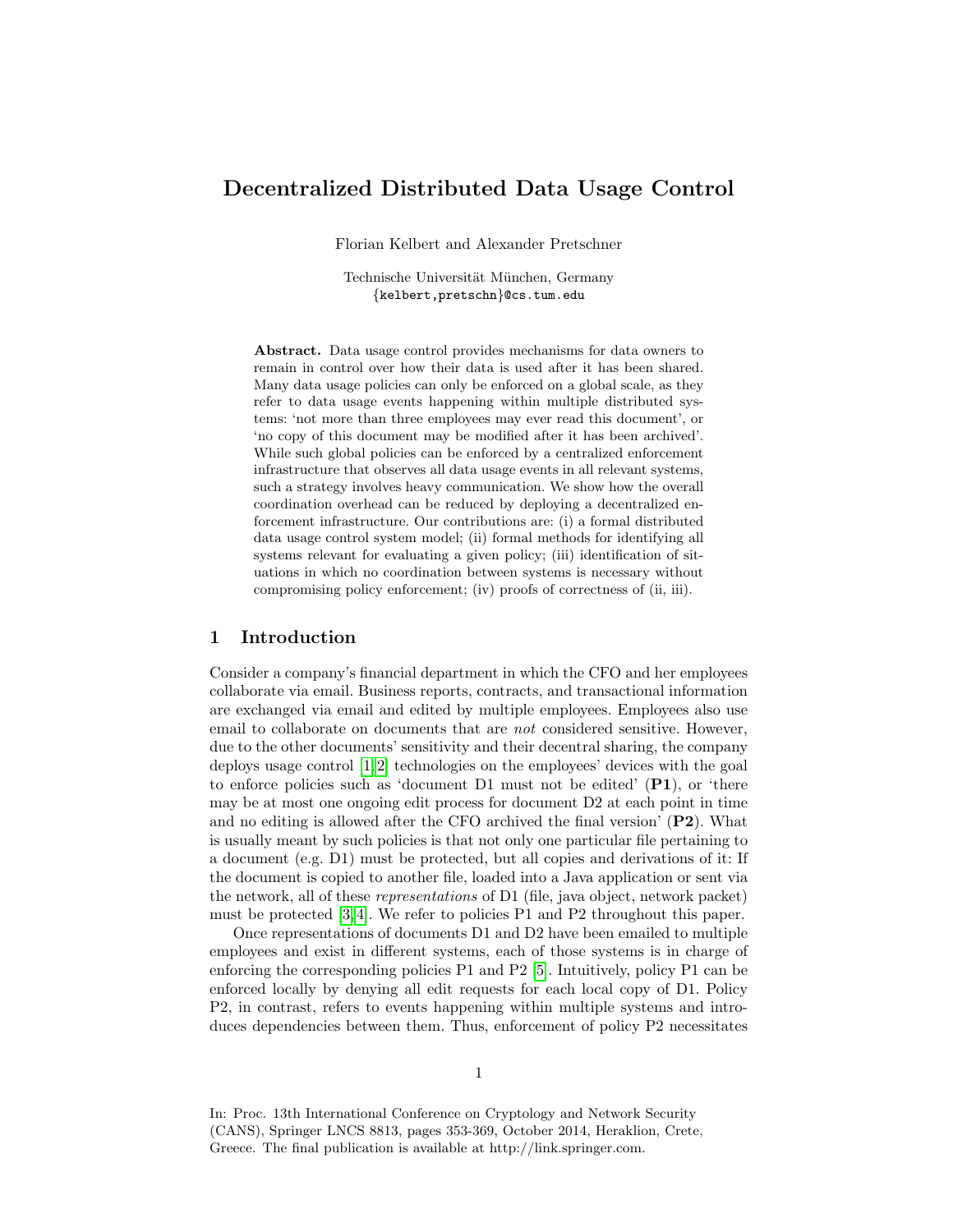coordination between all systems potentially capable of editing and archiving representations of document D2.

Within one single system, usage control enforcement infrastructures are commonly implemented in correspondence with the XACML standard architecture [\[6\]](#page-12-5): System-layer specific policy enforcement points (PEPs, e.g. for MS Windows [\[7\]](#page-12-6), OpenBSD/Linux [\[4\]](#page-12-3), Mozilla Thunderbird [\[5\]](#page-12-4)) intercept data usage events (e.g., save, edit, send, archive) and signal them to the local policy decision point (PDP) [\[3,](#page-12-2) [8,](#page-12-7) [9\]](#page-12-8). The PDP evaluates each event against the deployed data usage policies and signals its decision back to the corresponding PEP, which will then enforce it. For taking this decision, the PDP might need additional information about the system's state, such as subject and object attributes, or the data's current representations—also called the data flow state. Such information is collected by the policy information point (PIP), which is queried by the PDP.

As indicated earlier, policy P1 can be enforced locally: The system's PEPs signal all edit events to their local PDP, which in turn queries the local PIP to learn whether a particular edit event takes place on a representation of document D1. If so, the PDP's decision is to disallow the event.

Policy P2, however, can not be enforced by local PDPs/PIPs only: Assume three representations of document D2 on three different systems. Whenever an employee requests to edit a representation of D2, this *edit* event must only be allowed if no other employee is currently editing a representation of D2. Similarly, after the event archive has been performed by the CFO on a representation of D2, all future editing requests must be disallowed. Because the representations of D2 are decentrally shared and because edit and archive events can happen on any of those systems, purely local PDPs are generally unable to decide about this policy. Additional information is needed, e.g. 'how many employees are currently editing D2?', and 'has D2 been archived in the past?'.

Intuitively, policy P2, or, more generally, any policy referring to distributed data and data usage events, can be enforced by a centralized enforcement infrastructure, i.e. a single global PDP/PIP [\(Fig. 1\)](#page-1-0). However, such a centralized infrastructure imposes the problem of heavy communication overhead, as all data usage events from all relevant systems must be signalled to the central PDP/PIP. Such an approach is particularly inappropriate if employees also work on unprotected documents. Moreover, if employees work while travelling, each event must be sent to the central PDP/PIP via a mobile internet connection. This is likely to make the work cumbersome due to large communication delays



<span id="page-1-0"></span>

Fig. 1: Naive centralized enforcement.

Fig. 2: Decentralized variant (§[3-](#page-5-0)[4\)](#page-7-0).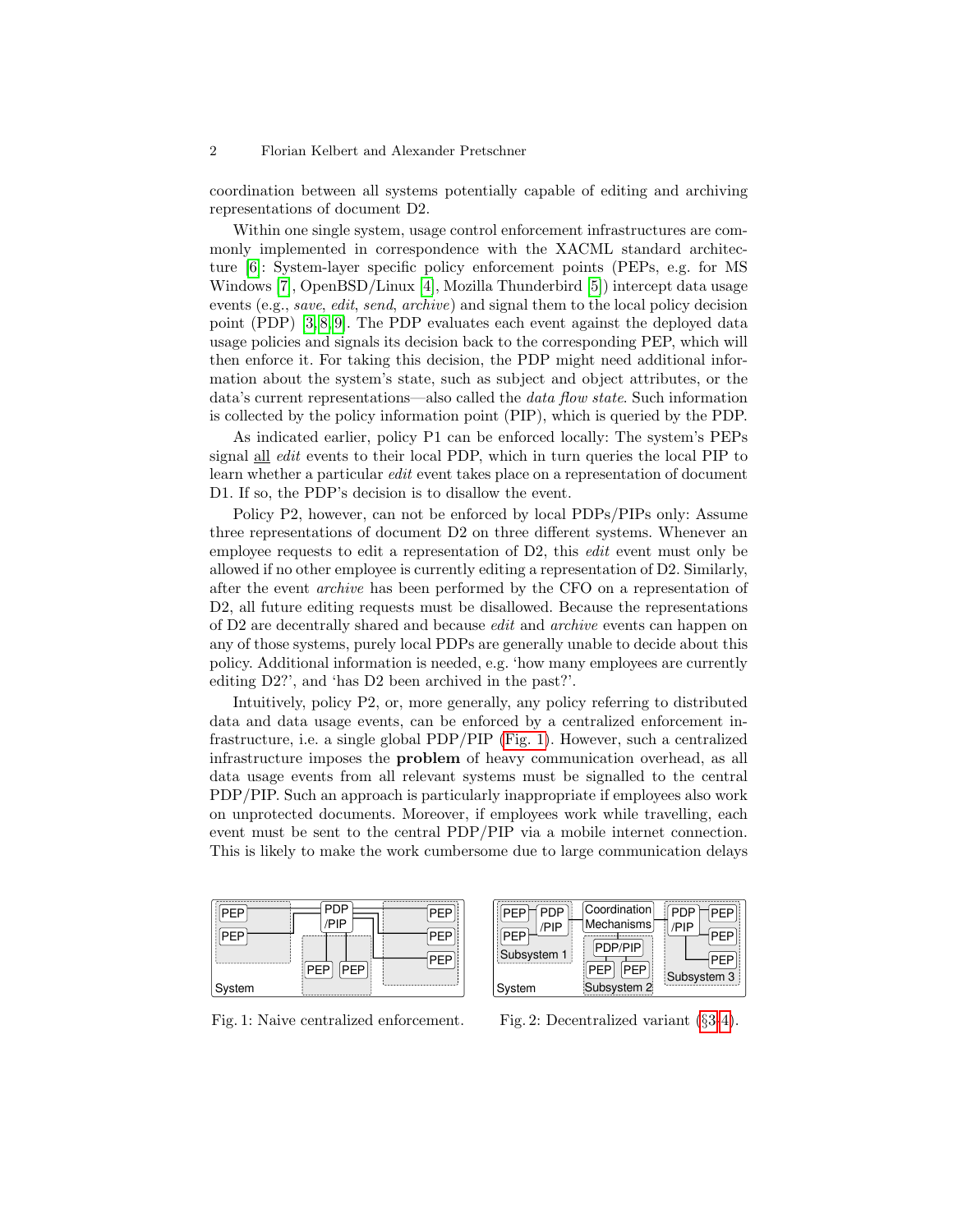<span id="page-2-1"></span>

Fig. 3: Enforcement of policies P1 and P2 given the event trace of [Table 1.](#page-2-0)

and the fact that PEPs usually block system execution upon each intercepted event until the PDP's decision is available [\[7,](#page-12-6) [10,](#page-12-9) [11\]](#page-12-10).

Our goal is to improve on this situation by reducing the amount of communication needed whenever global policies of the kind of P2 ought to be enforced.

Our solution is an enforcement infrastructure that is inherently distributed. It deploys a local PDP/PIP on each site, e.g., a physical device or virtual machine [\(Fig. 2\)](#page-1-0). PEPs signal events to these local PDPs/PIPs using fast inter process communication. While the local components can independently (i.e. without coordination with other PDPs/PIPs) decide P1, some coordination with other PDPs/PIPs is still needed for the enforcement of P2. [Fig. 3](#page-2-1) depicts the ad-

<span id="page-2-0"></span>

| Time        | Alice    | CFO            |
|-------------|----------|----------------|
|             | edit(F1) |                |
| ' $\lambda$ | edit(F2) |                |
| 3           |          | edit(F3)       |
|             |          | $\archive(F3)$ |
| 5           | edit(F2) | edit(F3)       |

Table 1: Event trace.

vantages of our proposed solution when enforcing P1 and P2, given the trace of events in [Table 1;](#page-2-0) and assuming F1 to be a representation of document D1, and F2 and F3 representations of document D2. Dash-dotted arrows  $(-\blacktriangleright)$  indicate expensive cross-system communication that is needed in a centralized enforcement infrastructure but not in our approach. Dotted arrows  $(\cdots \rightarrow)$  indicate communication that is introduced by our solution. Question marks (?) indicate decision requests from PEPs to PDPs if intended events are intercepted. Exclamation marks (!) indicate to a PDP that an event has actually happened.

This work aims at minimizing the communication overhead for such a decentralized enforcement infrastructure by providing the following contributions:

- 1. We provide a formal distributed data usage control system model (§[3\)](#page-5-0).
- 2. We provide formal methods to identify all systems potentially relevant for evaluating a given data usage policy at any point in time (§[4.1\)](#page-7-1).
- 3. We provide insights in which situations communication between PDPs and PIPs can be omitted (§[4.2\)](#page-8-0) without compromising policy enforcement.
- 4. We show the correctness of 2. and 3. in Appendices [A](#page-13-0) and [B.](#page-14-0)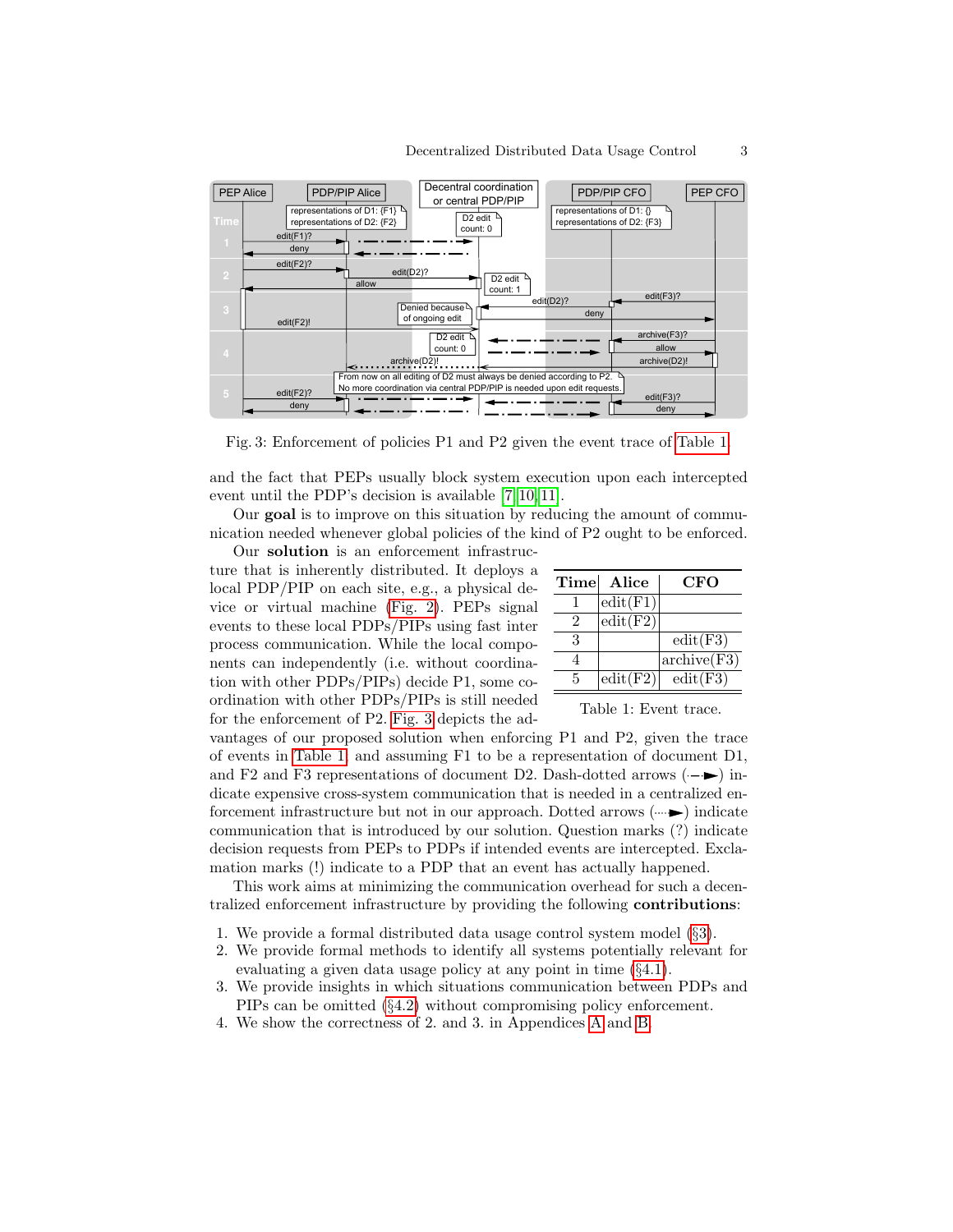## <span id="page-3-2"></span>2 A Formal Usage Control Model

We recap a formal model for specifying and enforcing usage control policies [\[3,](#page-12-2)[4,](#page-12-3)[12\]](#page-12-11), where policies define constraints over system states and traces of events. Before defining the syntax and semantics of policies  $(\S 2.3)$  $(\S 2.3)$ , we describe its foundations, i.e. system events  $(\S2.1)$  $(\S2.1)$  and system states  $(\S2.2)$  $(\S2.2)$ .

#### <span id="page-3-0"></span>2.1 System events and system runs

Events  $\mathcal E$  are defined by a name (set  $EName$ ) and a set of parameters, which are, in turn, defined by a name (set PName) and a value (set PValue):  $\mathcal{E} \subseteq$ EName  $\times \mathbb{P}(PName \times PValue)$ . For an event  $e \in \mathcal{E}$ , let e.n denote the event's name and e.p the set of its parameters. Furthermore, let  $obj \in \textit{PName}$  denote an event's primary object whose value can be accessed using notation  $e.$  obj.

Event refinement. When specifying policies, it is not useful to define all possible event parameters. Instead, one would like to specify only relevant parameters, quantifying over all unmentioned ones. In our example, it is irrelevant which particular user edits document D2, but not the fact that D2 is edited. Hence, refines  $\subseteq \mathcal{E} \times \mathcal{E}$  defines a refinement relation on events: event  $e_1$  refines event  $e_2$  iff they have the same event name and the parameters of  $e_1$  are a superset of the parameters of  $e_2: \forall e_1, e_2 \in \mathcal{E} : e_1$  refines  $e_2 \Leftrightarrow e_1.n = e_2.n \wedge e_1.p \supseteq e_2.p$ .

System events  $S$ , i.e. events intercepted by PEPs at runtime in a real system, are always maximally refined, i.e. all parameters are determined. Hence,  $\mathcal{S} = \mathcal{E} \setminus \{e \in \mathcal{E} \mid \exists e' \in \mathcal{E} : e' \neq e \land e' \text{ refines } e\}.$ 

System runs are modeled as traces, mapping each abstract moment in time to the set of system events happening at that time:  $Trace : \mathbb{N} \to \mathbb{P}(\mathcal{S})$ .

#### <span id="page-3-1"></span>2.2 System states

Since the data to be protected may exist in multiple representations (e.g., document D1 might be represented as a file, a java object, or a network packet), a system's state is defined in terms of the distribution of data within that system [\[3,](#page-12-2) [4\]](#page-12-3). Hence, we also refer to it as the system's data flow state. We call the data's representations *containers* and  $C$  the global set of containers. The global set of data to be protected by usage control policies is denoted  $\mathcal{D}$ , and  $\mathcal{C} \cap \mathcal{D} = \emptyset$ .

As motivated earlier, data usage policies are specified in terms of data, implying that the imposed restrictions also apply to all copies and derivations. Thus, only elements  $v \in \mathcal{D}$  are possible values for an event's *obj* parameter when specifying policies. In contrast, system events  $e \in \mathcal{S}$  operate on containers, which is why elements  $v \in \mathcal{C}$  are the only possible values for a system event's *obj* parameter. Taken together, elements  $v \in \mathcal{C} \cup \mathcal{D}$  are possible values for an event's *obj* parameter,  $(C \cup D) \subseteq \text{Value}$ . For the remainder of this paper we constrain the set of possible values for event parameter  $obj$  to  $\mathcal{C} \cup \mathcal{D} \cup \{\epsilon\}$ , reflecting the fact that an event operates on a container, a data, or neither of the two, respectively.

System states  $\Sigma = \mathcal{C} \to \mathbb{P}(\mathcal{D})$  map containers to data potentially stored in them. In our example,  $\sigma \in \Sigma$  records which files, emails, and editing processes are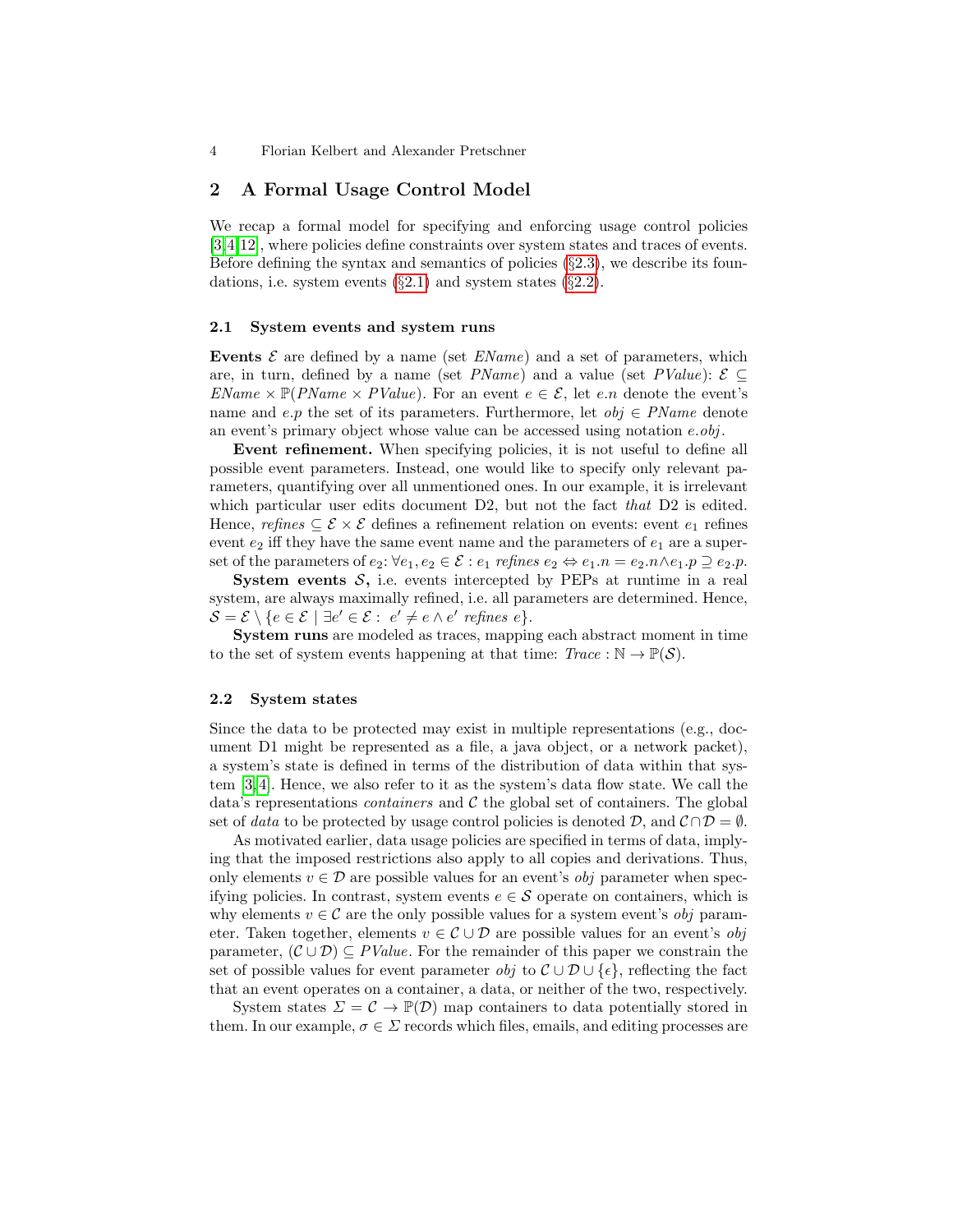representations of documents D1 and D2. Transition relation  $\mathcal R$  describes how the execution of system events S changes the system's state:  $\mathcal{R} \subseteq \Sigma \times \mathbb{P}(\mathcal{S}) \to \Sigma$ .

Given a system trace  $t \in Trace$  and a point in time  $i \in \mathbb{N}$ , the system's state is computed as  $\sigma_t^i = \mathcal{R}(\sigma_t^{i-1}, t(i-1)); \sigma_t^0 = \emptyset$  represents the trace's initial state.

Instantiations of this generic data flow model, in particular semantics of  $\mathcal{R}$ , have been described for various system layers such as MS Windows [\[7\]](#page-12-6), Open-BSD/Linux [\[4\]](#page-12-3), X11 [\[13\]](#page-12-12), Thunderbird [\[5\]](#page-12-4), as well as distributed systems [\[10\]](#page-12-9).

Event refinement in the presence of states. Extending the earlier event refinement,  $refiness \subseteq (\mathcal{S} \times \Sigma) \times \mathcal{E}$  describes the refinement between two events in the presence of a given system state. The reason is that policies  $(\S2.3)$  $(\S2.3)$  are specified in terms of data ( $\exists e_2 \in \mathcal{E}, d \in \mathcal{D} : e_2 \cdot obj = d$ ), while system events operate on containers ( $\exists e_1 \in \mathcal{S}, c \in \mathcal{C} : e_1 \cdot obj = c$ ). Hence, we need to evaluate the system's current state  $\sigma \in \Sigma$  in order to decide whether an event refines another. We say that  $(e_1, \sigma)$  refines  $e_2$  iff  $d \in \sigma(c)$  and if the parameters of  $e_1$ are a superset of the parameters of  $e_2$  when ignoring the *obj* parameter:

$$
\forall e_1 \in \mathcal{S}, e_2 \in \mathcal{E}, \sigma \in \Sigma : (e_1, \sigma) \text{ refines}_{\Sigma} e_2 \iff \exists c \in \mathcal{C}, d \in \mathcal{D} : e_1 \ldots = e_2 \ldots \land e_1 \ldots bj = c \land e_2 \ldots bj = d \land d \in \sigma(c) \land e_1 \ldots \land \{(obj, c)\} \supseteq e_2 \ldots \land \{(obj, d)\}
$$

For instance, consider a state  $\sigma \in \Sigma$  in which file F1 is a representation of document D1. Then  $((edit, \{(obj, F1), \ldots\}), \sigma)$  refines<sub>Σ</sub>  $(edit, \{(obj, D1)\}).$ 

#### <span id="page-4-0"></span>2.3 Data usage policies

Building upon previous work  $[3, 14-16]$  $[3, 14-16]$  $[3, 14-16]$ , we assume technical policies to be expressed as event-condition-action (ECA) rules: whenever a triggering Event is detected and if it makes the Condition true, then (additional) Actions might be performed. Because the policies' conditions are formulated in terms of past temporal logics, this work focuses on the evaluation of such formulas. Based on the above foundations and [\[3\]](#page-12-2), the syntax of ECA Conditions  $(\Phi)$  is defined as:

$$
\Psi = \text{false} \mid \mathcal{E}
$$
\n
$$
\Phi^{\Sigma} = \frac{isNotIn(\mathcal{D}, \mathbb{P}(\mathcal{C})) \mid isCombined(\mathcal{D}, \mathcal{D}, \mathbb{P}(\mathcal{C})) \mid isMaxIn(\mathcal{D}, \mathbb{N}, \mathbb{P}(\mathcal{C}))}{\Phi = (\Phi) \mid \Psi \mid \Phi^{\Sigma} \mid \Phi \text{ and } \Phi \mid not(\Phi) \mid \Phi \text{ since } \Phi \mid \Phi \text{ before } \mathbb{N} \mid \text{repmin}(\mathbb{N}, \mathbb{N}, \mathcal{E})
$$

 $\Psi$  is self-explanatory.  $\Phi^{\Sigma}$  defines state-based operators for constraints on the system's data flow state:  $isNotIn(d, C)$  is true iff data d is not in any of the containers C; is Combined(d<sub>1</sub>, d<sub>2</sub>, C) is true iff there is at least one container in C that contains both data  $d_1$  and  $d_2$ ; is  $MaxIn(d, m, C)$  is true iff data d is contained in at most m containers in C. For  $\Phi$ , the semantics of and and not are intuitive;  $\alpha$  since  $\beta$  is true iff  $\beta$  was true some time earlier and  $\alpha$  was true ever since, or if  $\alpha$  was always true;  $\alpha$  before j is true iff  $\alpha$  was true exactly j timesteps ago;  $repmin(j, m, e)$  is true iff event e happened at least m times in the last j timesteps. Further shortcuts include those for *true* and  $or$ ; plus  $repmax(j, m, e) \equiv \underline{not}(repmin(j, m + 1, e));$   $replim(j, m, n, e) \equiv repmin(j, m, e)$ <u>and</u> repmax(j, n, e). The formal semantics of policies  $\Phi$  are: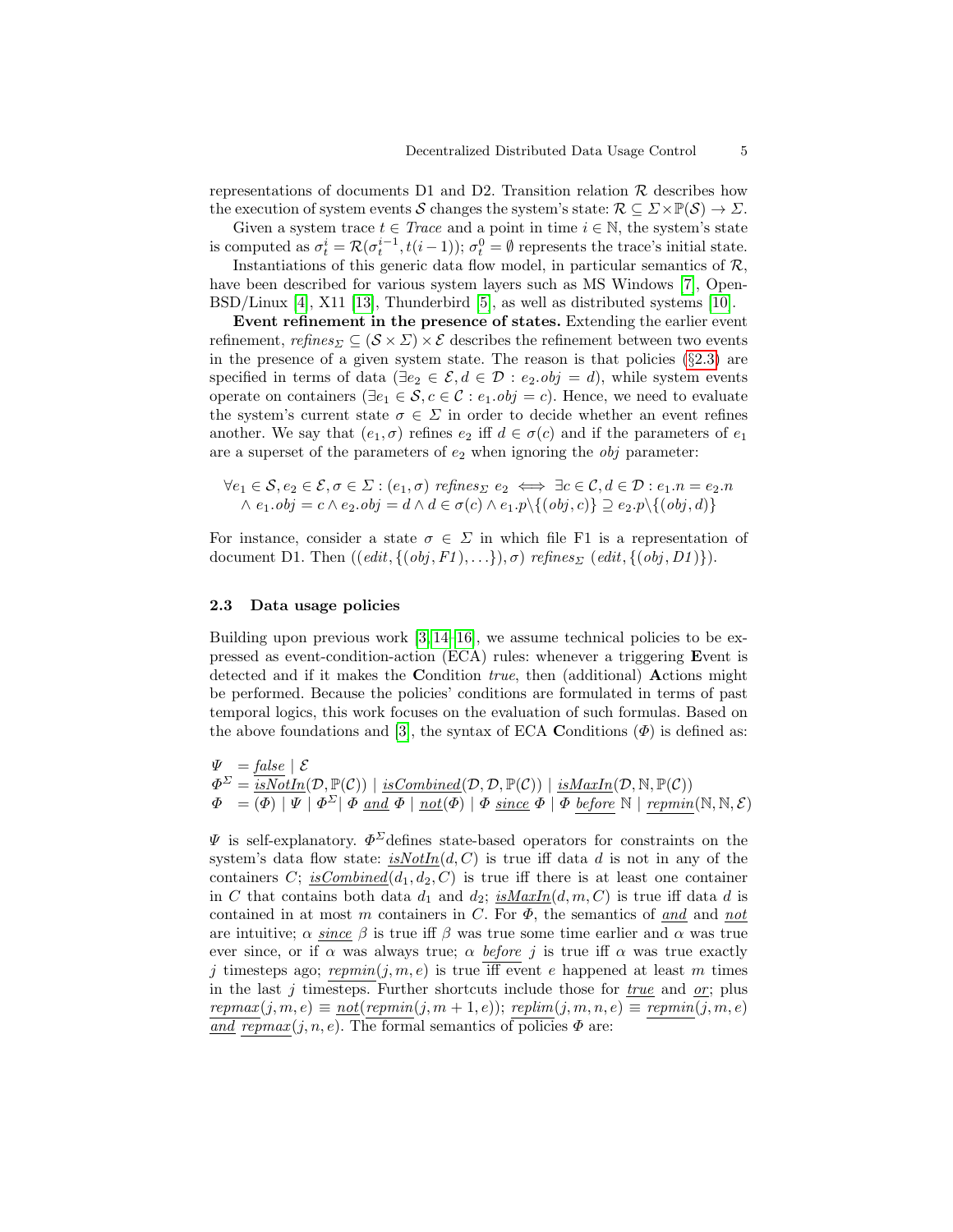$$
\forall t \in Trace, i \in \mathbb{N}, \varphi \in \Phi \bullet (t, i) \models \varphi \iff (\varphi \neq false) \land \exists e \in \mathcal{E}, e' \in t(i) \bullet (\varphi = e \land (e', \sigma_t^i) \text{ refines } x e) \n\lor \exists d \in \mathcal{D}, C \subseteq \mathcal{C} \bullet (\varphi = \underline{isNotIn}(d, C) \land \forall c \in C \bullet d \notin \sigma_t^i(c)) \n\lor \exists d_1, d_2 \in \mathcal{D}, C \subseteq \mathcal{C} \bullet (\varphi = \underline{isCountined}(d_1, d_2, C) \land \exists c \in C \bullet \{d_1, d_2\} \subseteq \sigma_t^i(c)) \n\lor \exists d \in \mathcal{D}, m \in \mathbb{N}, C \subseteq C \bullet (\varphi = \underline{isCountined}(d_1, d_2, C) \land \exists c \in C \bullet \{d_1, d_2\} \subseteq \sigma_t^i(c)) \n\lor \exists \alpha, \beta \in \Phi \bullet ((\varphi = \underline{not}(\alpha) \land \neg((t, i) \models \alpha)) \n\lor (\varphi = \alpha \underline{ and } \beta \land (t, i) \models \alpha \lor (t, i) \models \beta) \n\lor (\varphi = \alpha \underline{ or } \beta \land (t, i) \models \alpha \lor (t, i) \models \beta) \n\lor (\varphi = \alpha \underline{ since } \beta \land \exists j \in [0, i] \bullet ((t, j) \models \beta \land \forall k \in (j, i] \bullet (t, k) \models \alpha) \n\lor \forall k \in [0, i] \bullet (t, k) \models \alpha) \n\lor \exists \alpha \in \Phi, j \in \mathbb{N} \bullet (\varphi = \alpha \underline{ before } j \land (t, i - j) \models \alpha) \n\lor \exists j, m \in \mathbb{N}, e \in \mathcal{E} \bullet (\varphi = \underline{reprim}(j, m, e) \n\land m \leq \sum_{k=0}^{j-1} |\{e' \in t(i - k)| (e', \sigma_t^{i-k}) \text{ refines}_{\mathcal{D}} e\}|)
$$

Policy enforcement is usually performed as sketched in  $\S1$  $\S1$  [\[3,](#page-12-2) [8,](#page-12-7) [9,](#page-12-8) [11,](#page-12-10) [13,](#page-12-12) [17\]](#page-12-15). With  $C_{EditProc}$  denoting the set of all processes with the capability to edit documents [\[4\]](#page-12-3), one way of expressing our example policies as ECA rules is:

| P1                                                                                                                                                                                                                | Event: (edit, {(obj, D1)}) |
|-------------------------------------------------------------------------------------------------------------------------------------------------------------------------------------------------------------------|----------------------------|
| Condition: $\varphi = \underline{true}$                                                                                                                                                                           |                            |
| Action: $inhibit$                                                                                                                                                                                                 |                            |
| P2                                                                                                                                                                                                                | Event: (edit, {(obj, D2)}) |
| Condition: $\varphi = \underline{not}(\underline{isMaxIn}(D2, 0, C_{EditProc}) \underline{and} \underline{not}((\underline{archive}, {(obj, D2)}, (\underline{user}, CFO)))) \underline{since \underline{false}}$ |                            |
| Action: $inhibit$                                                                                                                                                                                                 |                            |

# <span id="page-5-0"></span>3 A Distributed System Model

The model in  $\S2$  $\S2$  suggests a monolithic view on policy enforcement: at runtime there is one single global trace and system state at any point in time. Technically, one central PDP/PIP globally observes the entire system. As this is likely impractical in real-world distributed scenarios, we propose an extended model in which multiple PDPs and PIPs observe different parts of the global system.

#### 3.1 Individual and Concurrently Executing Subsystems

Adapting to the terms used in §[2,](#page-3-2) we refer to the distributed system as a whole as the system, which is, in turn, composed of a set of subsystems. In our terminology, each subsystem is a set of possibly distributed system layers whose PEPs share one single PDP. More technically, a subsystem may be an operating system instance, a physical or virtual machine, a set of applications, or a set of physical or virtual machines. A subsystem thus contains exactly one PDP/PIP and at least one PEP [\(Fig. 2\)](#page-1-0). We assume each subsystem to be assigned a unique identifier  $s \in \mathbb{N}$ , which could map to a MAC address or UUID in practice.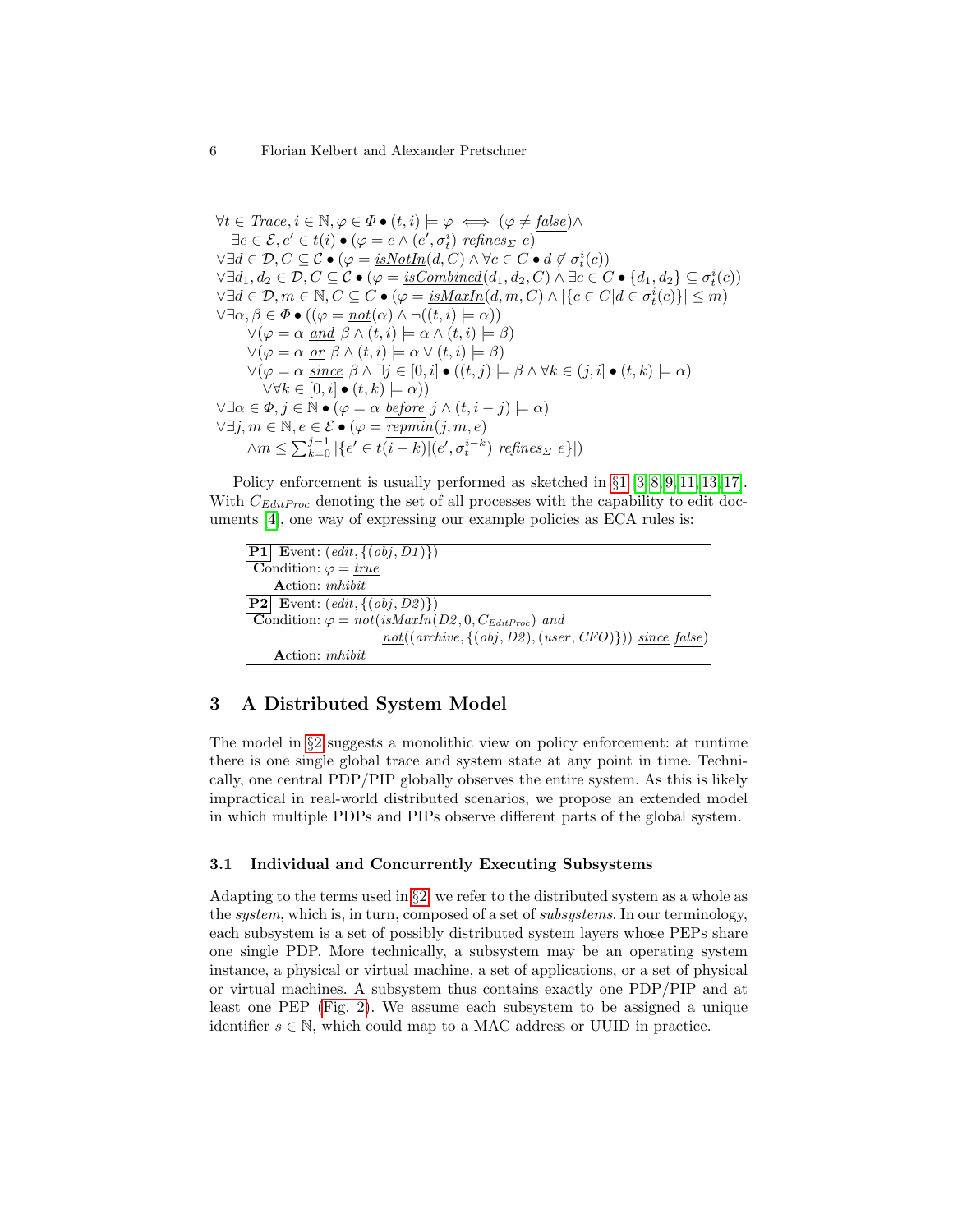For each subsystem  $s \in \mathbb{N}$  we define  $\mathcal{C}_s \subseteq \mathcal{C}$  as its unique set of containers,  $\mathcal{S}_s \subseteq \mathcal{S}$  as its unique set of system events<sup>[1](#page-6-0)</sup>,  $\Sigma_s : \mathcal{C}_s \to \mathbb{P}(\mathcal{D})$  as its set of states, and  $Trace_s : \mathbb{N} \to \mathbb{P}(\mathcal{S}_s)$  as its set of all possible runs,  $Trace_s \subseteq Trace$ . Because we will 'overlay' traces of different subsystems shortly, we require each system event  $e \in S_s$  to carry parameter sub with value s:

$$
\forall s, s' \in \mathbb{N}, e \in \mathcal{S}_s : (sub, s) \in e \cdot p \land s \neq s' \implies \mathcal{S}_s \cap \mathcal{S}_{s'} = \emptyset \land \mathcal{C}_s \cap \mathcal{C}_{s'} = \emptyset.
$$

Containers and system events for a set of subsystems  $M \subseteq \mathbb{N}$  are defined by  $\forall M \subseteq \mathbb{N}: \mathcal{S}_M = \dot{\bigcup}_{s \in M} \mathcal{S}_s \ \wedge \ \mathcal{C}_M = \bigcup_{s \in M} \mathcal{C}_s.$ 

Concurrent system runs. In practice, subsystems run in parallel and produce independent system traces: Each subsystem's PDP observes a trace of system events,  $t_s \in Trace_s$ . Assuming sufficiently synchronized system clocks [\[18\]](#page-12-16), it is the union of these local observations that one single global PDP would observe. When reasoning about this global behavior, the behavior of individual subsystems or of sets of subsystems, we will use notations  $t_s^{\tau}$  and  $t_M^{\tau}$ , in order to refer to the trace of a particular subsystem  $s \in \mathbb{N}$  or set of subsystems  $M \subseteq \mathbb{N}$  given a tuple  $\tau$  of concurrently executing traces. The intuition is that  $t_M^{\tau}$  overlays the concurrently executing traces of all subsystems  $m \in M$  by unifying all events happening in all subsystems  $m \in M$  at each point in time  $i \in N$ . Let  $\prod$  denote the Cartesian product. Then  $\tau \in \prod_{n \in \mathbb{N}} Trace_n$  is a tuple of traces of all subsystems, and the m-th element of  $\tau$ , i.e.  $\tau.m$ , is a trace of subsystem  $m \in \mathbb{N}$ . The overlay of a set of traces of subsystems  $M \subseteq \mathbb{N}$ ,  $t_M^{\tau}$ , is  $\forall \tau \in \prod_{n \in \mathbb{N}} \text{Trace}_n, i, s \in \mathbb{N}, M \subseteq \mathbb{N} : t_s^{\tau} = \tau.s \ \wedge \ t_M^{\tau}(i) = \bigcup_{m \in M} (\tau.m)(i)$ .

In the following, we will mostly talk about sets of subsystems  $M \subseteq \mathbb{N}$ . The same considerations apply to the single subsystems  $s \in \mathbb{N}$  by letting  $M = \{s\}.$ 

### 3.2 Policy Projections

When considering a set of subsystems  $M \subseteq \mathbb{N}$ , it is generally not possible to conclusively evaluate a given policy  $\varphi \in \Phi$ , since evaluation of  $\varphi$  might depend on information unavailable within  $M$ . In our example [\(Fig. 3,](#page-2-1) [Table 1\)](#page-2-0), Alice's PDP cannot decide about event  $edit(F2)$  at time 2, since another employee might already be editing D2. However, Alice's PDP can evaluate a projection of formula  $\varphi$ of policy P2 by hiding parts that refer to other subsystems: Letting  $C_A$  denote all containers within Alice's subsystem, subformula  $\frac{isMaxIn(D2, 0, C_{EditProc} \cap C_A)}{smaxIn(D2, 0, C_{EditProc} \cap C_A)}$ can be evaluated by Alice's PDP. We will make use of these policy projections in §[4.2](#page-8-0) with the goal to omit unnecessary coordination between subsystems. In general, the projection  $\varphi_M \in \Phi$  of  $\varphi \in \Phi$  for subsystems M is defined as:

<span id="page-6-0"></span><sup>&</sup>lt;sup>1</sup> Events belonging to multiple subsystems (such as  $transfer(data, from, to)$ ) are attributed to the initiating one.

<span id="page-6-1"></span><sup>&</sup>lt;sup>2</sup> Parameter sub makes us redefine relations refines and refines<sub>Σ</sub>, as this parameter must not influence event refinement:  $\forall e_1, e_2 \in \mathcal{E}, s, s' \in \mathbb{N}$ :  $e_1$  refines  $e_2 \Leftrightarrow e_1.n =$  $e_2.n \wedge e_1.p \setminus \{(sub, s)\} \supseteq e_2.p \setminus \{(sub, s')\}.$  We refrain from formally redefining refiness.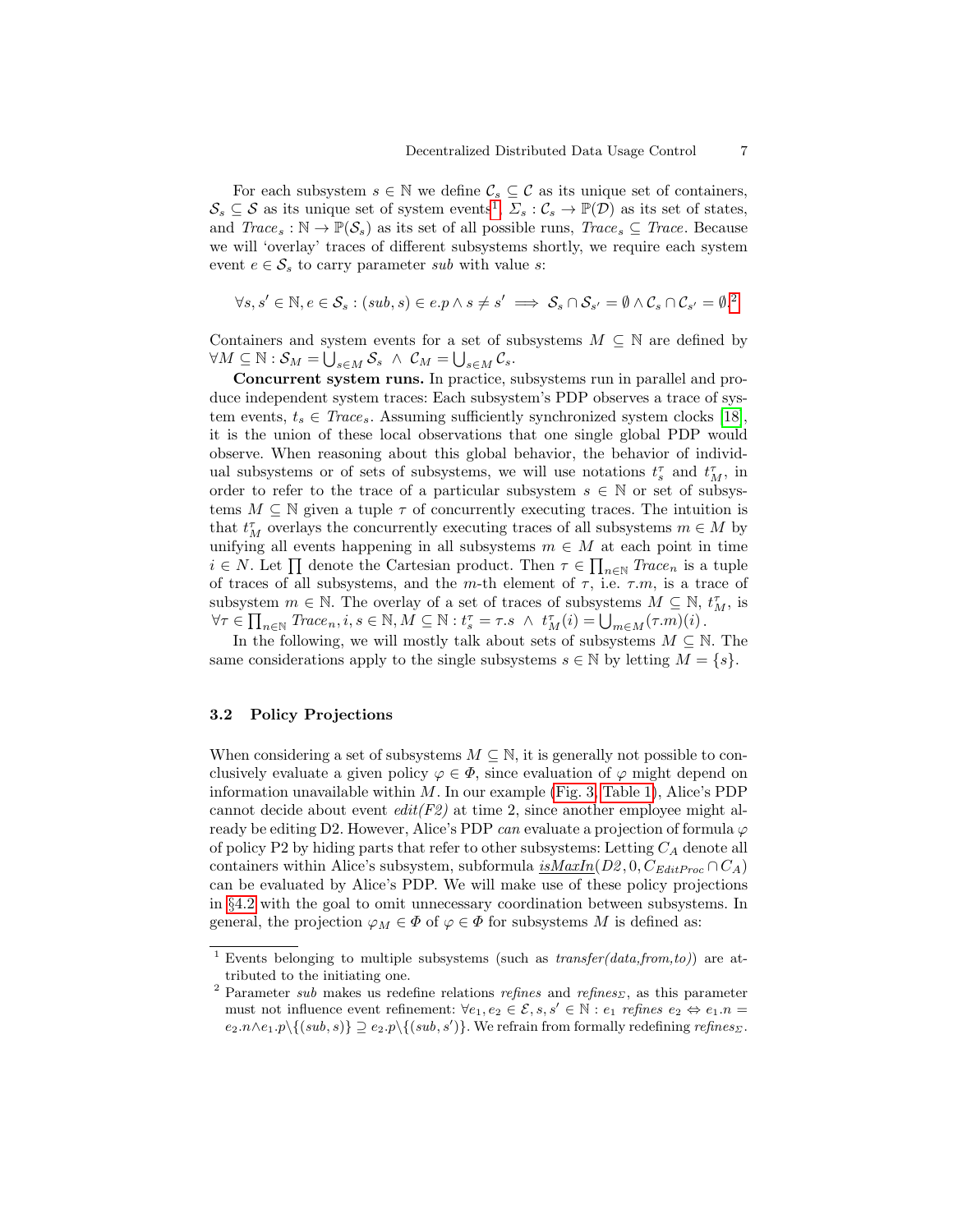$$
\forall \varphi \in \Phi, M \subseteq \mathbb{N}, \exists \varphi_M \in \Phi : (\varphi = false \land \varphi_M = false)
$$
  
\n
$$
\lor (\exists \alpha, \beta \in \Phi \bullet (\varphi = \alpha \text{ and } \beta \land \varphi_M = \alpha_M \text{ and } \beta_M)
$$
  
\n
$$
\lor (\varphi = \alpha \text{ or } \beta \land \varphi_M = \alpha_M \text{ or } \beta_M)
$$
  
\n
$$
\lor (\varphi = \alpha \text{ since } \beta \land \varphi_M = \alpha_M \text{ since } \beta_M)
$$
  
\n
$$
\lor (\varphi = \text{not}(\alpha) \land \varphi_M = \text{not}(\alpha_M))
$$
  
\n
$$
\lor (\exists e \in \mathcal{E} \bullet (\varphi = e \land \varphi_M = e))
$$
  
\n
$$
\lor (\exists d_1, d_2 \in \mathcal{D}, C \subseteq \mathcal{C} \bullet \varphi = isCombined(d_1, d_2, C)
$$
  
\n
$$
\land \varphi_M = isCombined(d_1, d_2, C \cap C_M))
$$
  
\n
$$
\lor (\exists d \in \mathcal{D}, C \subseteq \mathcal{C} \bullet \varphi = isNotIn(d, C) \land \varphi_M = isNotIn(d, C \cap C_M))
$$
  
\n
$$
\lor (\exists d \in \mathcal{D}, m \in \mathbb{N}, C \subseteq \mathcal{C} \bullet \varphi = isMaxIn(d, m, C)
$$
  
\n
$$
\land \varphi_M = isMaxIn(d, m, C \cap C_M))
$$
  
\n
$$
\lor (\exists \alpha \in \Phi, j \in \mathbb{N} \bullet \varphi = \alpha \text{ before } j \land \varphi_M = \alpha_M \text{ before } j)
$$
  
\n
$$
\lor (\exists j, m \in \mathbb{N}, e \in \mathcal{E} \bullet \varphi = \overline{repmin}(j, m, e) \land \varphi_M = \overline{repmin}(j, m, e))
$$

### <span id="page-7-0"></span>4 Coordinating Subsystems

Deploying one PDP/PIP per subsystem necessitates their coordination for the enforcement of certain policies: a PDP's decision might depend on past decisions and observations of other PDPs and PIPs, because policies might refer to events or system states of multiple subsystems. For enforcing policy P2, all subsystems (1) capable of editing or archiving documents and (2) having a representation of D2 stored locally must generally coordinate their decisions and data flow states if a representation of D2 is about to be edited. While naively each PDP/PIP could disclose all of its knowledge to all other PDPs/PIPs or to one central PDP/PIP, we aim at minimizing this coordination overhead. For this, we approximate the set of subsystems relevant for evaluating a formula  $\varphi \in \Phi$  (§[4.1\)](#page-7-1), and analyze in which cases coordination between PDPs/PIPs can safely be omitted (§[4.2\)](#page-8-0).

#### <span id="page-7-1"></span>4.1 Identifying Subsystems Relevant for Evaluating Formulas

Our goal is to approximate the subsystems relevant for evaluating  $\varphi \in \Phi$  at time  $i \in \mathbb{N}$ , given the tuple of concurrently executing traces  $\tau \in \prod_{n \in \mathbb{N}} Trace_n$ , by function  $sys(\varphi, i, \tau)$ . In particular, if  $|sys(\varphi, i, \tau)| \leq 1$ , then no coordination is needed for evaluation of  $\varphi$ . We start by defining three auxiliary functions:

(1) aware  $C : \mathbb{P}(\mathcal{C}) \to \mathbb{P}(\mathbb{N})$  returns for a given set of containers the set of subsystems that are aware of at least one of the given containers:

$$
\forall C \subseteq \mathcal{C} : awareC(C) = \{ s \in \mathbb{N} \mid C_s \cap C \neq \emptyset \}
$$

(2) aware  $D : \mathbb{P}(\mathcal{D}) \times \mathbb{N} \times \prod$  Trace  $\rightarrow \mathbb{P}(\mathbb{N})$  returns for a given set of data items, a point in time, and a tuple of executing traces the set of subsystems in which there exists a container that contains at least one of those data items:

$$
\forall D \subseteq \mathcal{D}, i \in \mathbb{N}, \tau \in \prod_{n \in \mathbb{N}} Trace_n :
$$
  
 
$$
awareD(D, i, \tau) = \{s \in \mathbb{N} \mid \exists c \in \mathcal{C}_s : D \cap \sigma_{\tau, s}^i(c) \neq \emptyset\}
$$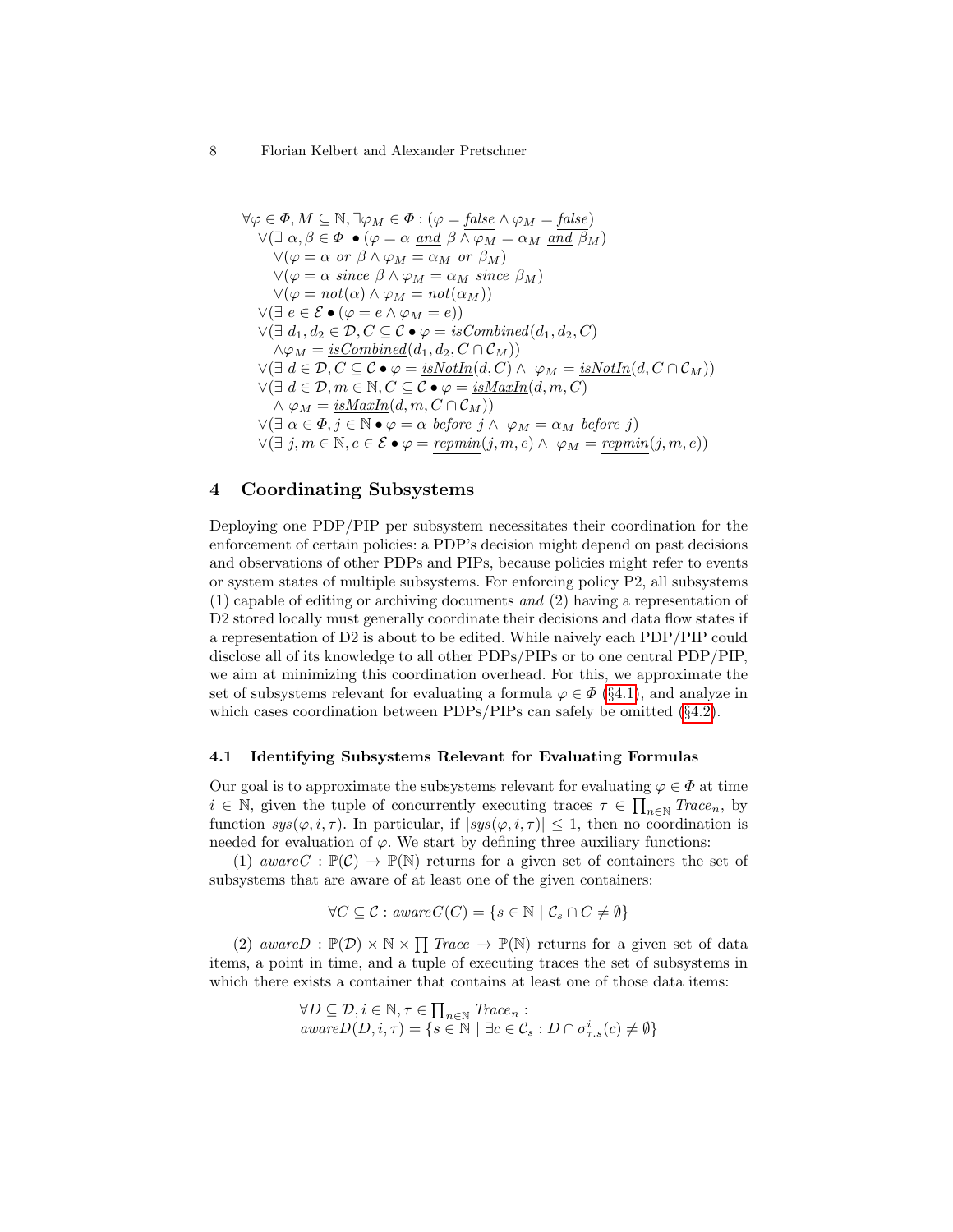(3) mayHappen :  $\mathcal{E} \times \mathbb{N} \times \prod Trace \rightarrow \mathbb{P}(\mathbb{N})$  returns for an event  $e \in \mathcal{E}$ , a point in time, and a tuple of executing traces the set of subsystems in which an event refining e might happen. This set contains all subsystems that are able to perform events with name  $e.n$  and that are 'aware of' the data addressed by  $e$ :

$$
\forall e \in \mathcal{E}, i \in \mathbb{N}, \tau \in \prod_{n \in \mathbb{N}} Trace_n : mayHappen(e, i, \tau) =
$$
  

$$
\{s \in \mathbb{N} \mid \exists e' \in \mathcal{S}_s : e.n = e'.n \land \exists d \in \mathcal{D} \bullet e. obj = d \land s \in awareD(\{d\}, i, \tau)\}
$$

 $sys(\varphi, i, \tau)$  then returns all subsystems potentially relevant for evaluating  $\varphi$ :

$$
\forall \varphi \in \Phi \cup \Phi^{\Sigma} \cup \Psi, i \in \mathbb{N}, \tau \in \prod_{n \in \mathbb{N}} Trace_n :sys(\varphi, i, \tau) = \{s \in Y \mid (\varphi = false \land Y = \{\})\lor (\exists \alpha, \beta \in \Phi \cup \Phi^{\Sigma} \cup \Psi \bullet ((\varphi = \alpha \text{ and } \beta \lor \varphi = \alpha \text{ or } \beta)\land Y = sys(\alpha, i, \tau) \cup sys(\beta, i, \tau))\lor (\varphi = \alpha \text{ since } \beta \land Y = \bigcup_{j=0}^{i} (sys(\alpha, j, \tau) \cup sys(\beta, j, \tau))))\lor (\exists \alpha \in \Phi \cup \Phi^{\Sigma} \cup \Psi \bullet \varphi = not(\alpha) \land Y = sys(\alpha, i, \tau))\lor (\exists \alpha \in \Phi \cup \Phi^{\Sigma} \cup \Psi \bullet \varphi = not(\alpha) \land Y = sys(\alpha, i, \tau))\lor (\exists d_1, d_2 \in \mathcal{D}, C \subseteq \mathcal{C} \bullet \varphi = isCombined(d_1, d_2, C)\land Y = awareD(\{d_1\}, i, \tau) \cap awareD(\{d_2\}, i, \tau) \cap aware(C(C))\lor (\exists d \in \mathcal{D}, m \in \mathbb{N}, C \subseteq \mathcal{C} \bullet (\varphi = isNotIn(d, C) \lor \varphi = isMaxIn(d, m, C))\land Y = awareD(\{d\}, i, \tau) \cap aware(C(C))\lor (\exists j, m \in \mathbb{N}, e \in \mathcal{E} \bullet \varphi = repmin(j, m, e) \land Y = \bigcup_{k=0}^{j-1} mayHappen(e, i - k, \tau))\lor (\exists \alpha \in \Phi \cup \Phi^{\Sigma} \cup \Psi, j \in \mathbb{N} \bullet \varphi = \alpha \text{ before } j \land Y = sys(\alpha, i - j, \tau))
$$

We claim that subsystems  $sys(\varphi, i, \tau)$  are sufficient to evaluate  $\varphi$  at time i, given executing traces  $\tau$ . Subsystems  $\mathbb{N}\succeq s(\varphi, i, \tau)$  do not influence evaluation of  $\varphi$ , and no coordination is needed if  $|sys(\varphi, i, \tau)| \leq 1$ . We provide proofs of correctness in Appendix [A.](#page-13-0) We will refer to  $t_{sys(\varphi,i,\tau)}^{\tau}$  as  $t_{\mathbb{N}}^{\tau}$ , indicating that the investigated trace is equivalent to what a single global PDP would have observed.

Considering example policy P1 ( $\varphi = \text{true}$ ),  $\text{sys}(\varphi, i, \tau)$  returns the empty set, matching the intuition that P1 can always be evaluated locally. Considering policy P2,  $sys(\varphi, i, \tau)$  returns both Alice's and the CFO's subsystem, since representations of document D2 exist in both subsystems and both subsystems exhibit editing capabilities. Hence, both subsystems might influence policy evaluation.

### <span id="page-8-0"></span>4.2 Omitting Unnecessary Coordination

While in general coordination between subsystems is needed if an ECA mechanism's triggering event is observed and  $|sys(\varphi, i, \tau)| > 1$ , there are situations in which no coordination is required. We have seen that  $sys(\varphi, i, \tau)$  returns both Alice's and the CFO's subsystems for policy P2. However, at timestep 5 no coordination takes place (cf. [Fig. 3\)](#page-2-1). This is because the CFO archived a representation of D2, in which case all further edit requests must be denied. Once Alice's PDP learns that this archiving event has happened, all further editing request can immediately be denied by Alice's PDP without any further coordination.

Given  $\tau \in \prod_{n \in \mathbb{N}} Trace_n$  and a policy  $\varphi \in \Phi$ , there are special situations in which we can deduce a formula  $\varphi' \in \Phi$  such that (i) trace  $t_M^{\tau}$  satisfies  $\varphi'$  at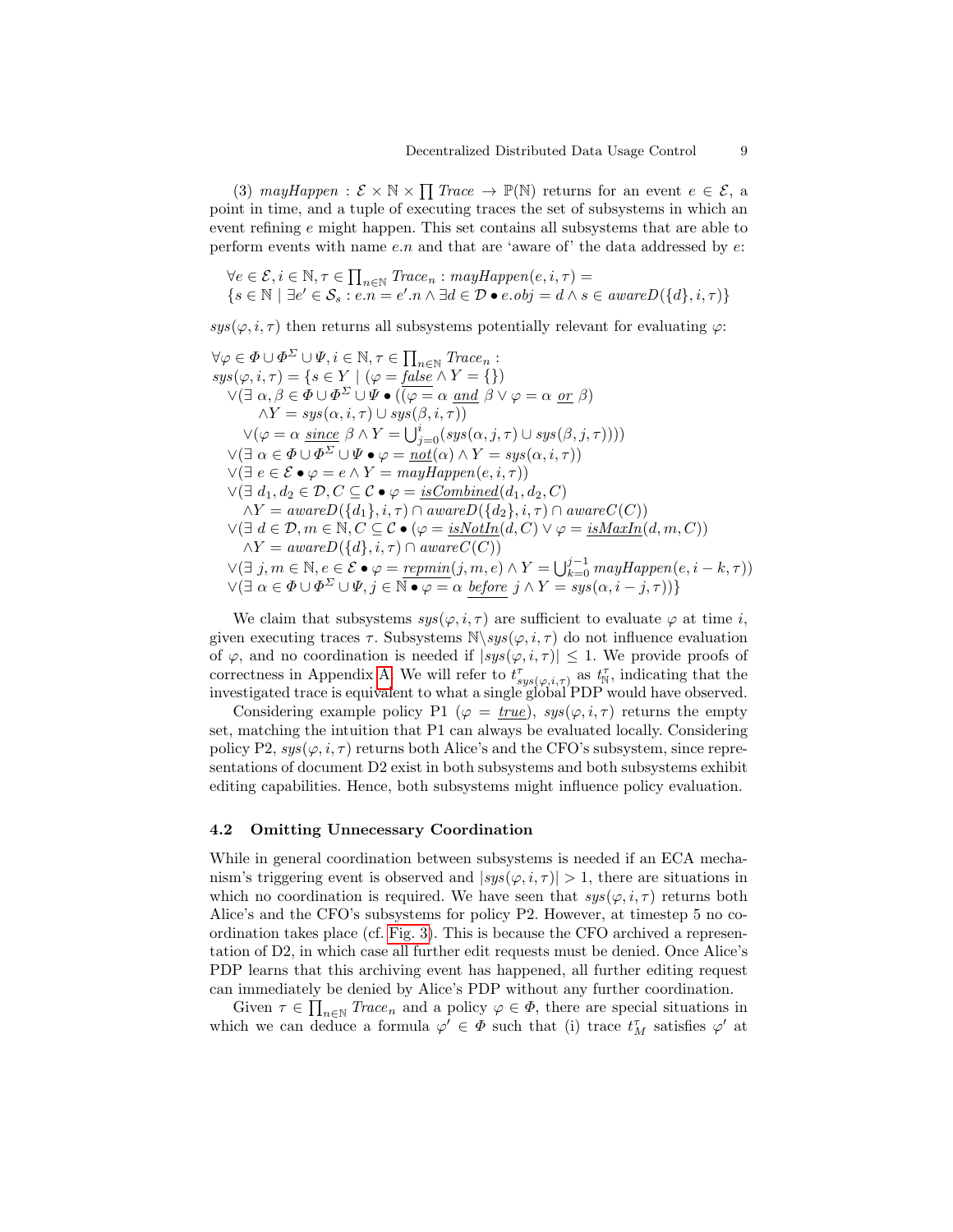time  $i \in N$ , and (ii) this local satisfaction of  $\varphi'$  implies global satisfaction of  $\varphi$ , formally:  $(t_M^{\tau}, i) \models \varphi' \implies (t_N^{\tau}, i) \models \varphi$ . For example, a part of the condition of policy P2 is  $\underline{not}(isMaxIn(D2, 0, C_{EditProc}))$  when converting P2's condition into disjunctive normal form (DNF). If Alice is already editing a representation of D2, any further concurrent edit requests can be denied without coordination.

We formalize this intuition by predicate  $S \subseteq \prod Trace_n \times \mathbb{P}(\mathbb{N}) \times \mathbb{N} \times \Phi$  that holds true iff for the tuple of executing traces  $\tau \in \prod_{n\in\mathbb{N}} Trace$  and a set of subsystems  $M \subseteq \mathbb{N}$ , trace  $t_M^{\tau}$  satisfies  $\varphi_M \in \Phi$  at time  $i \in \mathbb{N}$   $((t_M^{\tau}, i) \models \varphi_M)$ and if this implies global satisfaction of formula  $\varphi \in \Phi$  at the same point in time  $((t_N^{\tau}, i) \models \varphi)$ . Similarly, the same argument holds for the violation of formula  $\varphi$ , which can intuitively be expressed by negating formula  $\varphi$ :

$$
\forall \tau \in \prod_{n \in \mathbb{N}} Trace_n, M \subseteq \mathbb{N}, i \in \mathbb{N}, \varphi \in \Phi: \\ (t_M^{\tau}, i) \models \varphi_M \wedge S(\tau, M, i, \varphi) \implies (t_N^{\tau}, i) \models \varphi \\ \wedge (t_M^{\tau}, i) \not\models \varphi_M \wedge S(\tau, M, i, \neg \varphi) \implies (t_N^{\tau}, i) \not\models \varphi.
$$

Demanding  $\varphi \in \Phi$  to be given in DNF, we define  $S \subseteq \prod_{i} Trace \times \mathbb{P}(\mathbb{N}) \times \mathbb{N} \times \Phi$ as follows. Proofs of correctness are provided in Appendix [B.](#page-14-0)

$$
\forall \tau \in \prod_{n \in \mathbb{N}} Trace_n, M \subseteq \mathbb{N}, i \in \mathbb{N}, \varphi \in \Phi \cup \Phi^{\Sigma} \cup \Psi : S(\tau, M, i, \varphi)
$$
  
\n
$$
\iff \varphi = \underline{true} \lor sys(\varphi, i, \tau) \subseteq M
$$
  
\n
$$
\lor (\exists e \in \mathcal{E}, j, m \in \mathbb{N} \bullet (\varphi = e \lor \varphi = \underline{repmn}(j, m, e)))
$$
  
\n
$$
\lor (\exists d_1, d_2 \in \mathcal{D}, C \subseteq \mathcal{C} \bullet \varphi = \underline{isCombined}(d_1, d_2, C))
$$
  
\n
$$
\lor (\exists d \in \mathcal{D}, m \in \mathbb{N}, C \subseteq \mathcal{C} \bullet (\varphi = \neg \underline{isNotIn}(d, C) \lor \varphi = \neg \underline{isMaxIn}(d, m, C)))
$$
  
\n
$$
\lor (\exists \alpha \in \Phi \cup \Phi^{\Sigma} \cup \Psi, j \in \mathbb{N} \bullet (\varphi = \alpha \underline{before} j \land S(\tau, M, i - j, \alpha)))
$$
  
\n
$$
\lor (\varphi = \neg (\alpha \underline{before} j) \land S(\tau, M, i - j, \neg \alpha)))
$$
  
\n
$$
\lor (\exists \alpha, \beta \in \Phi \cup \Phi^{\Sigma} \cup \Psi \bullet (\varphi = \alpha \underline{since} \beta
$$
  
\n
$$
\land (\exists j \in [0, i] : ((t_M^{\tau}, j) \models \beta_M \land S(\tau, M, j, \beta))
$$
  
\n
$$
\land \forall k \in (j, i] : (t_M^{\tau}, k) \models \alpha_M \land S(\tau, M, k, \alpha)))
$$
  
\n
$$
\lor (\varphi = \neg (\alpha \underline{since} \beta)
$$
  
\n
$$
\land (\forall j \in [0, i] : ((t_M^{\tau}, j) \not\models \beta_M \land S(\tau, M, j, \neg \beta))
$$
  
\n
$$
\lor \exists k \in (j, i] : (t_M^{\tau}, k) \not\models \alpha_M \land S(\tau, M, k, \neg \alpha)))
$$
  
\n
$$
\land (\exists k \in [0, i] : (t_M^{\tau}, k) \not\models \alpha_M \land
$$

This formalism allows us to identify situations such as in timesteps 4 and 5 of our example: After the CFO's PDP has observed event  $\archive(F3)$  at time 4, subformula  $not((\text{architecture}, \{(obj, D2), (\text{user}, CFO)\}))$  since false will always evaluate to *false*, implying that policy P2's overall condition  $\varphi$  will always evaluate to true. Consequently, all further edit requests can safely be disallowed by the CFO's PDP despite the fact that  $|sys(\varphi, i, \tau)| > 1$ . Once Alice's PDP gets informed that  $archive(D2)$  happened [\(Fig. 3,](#page-2-1) time 4), it is capable of disallowing any further edit requests (time 5) without coordination. In sum, all further coordination for enforcing policy P2 can be omitted. Because of space limitations, we do not detail this additional information exchange between PDPs here.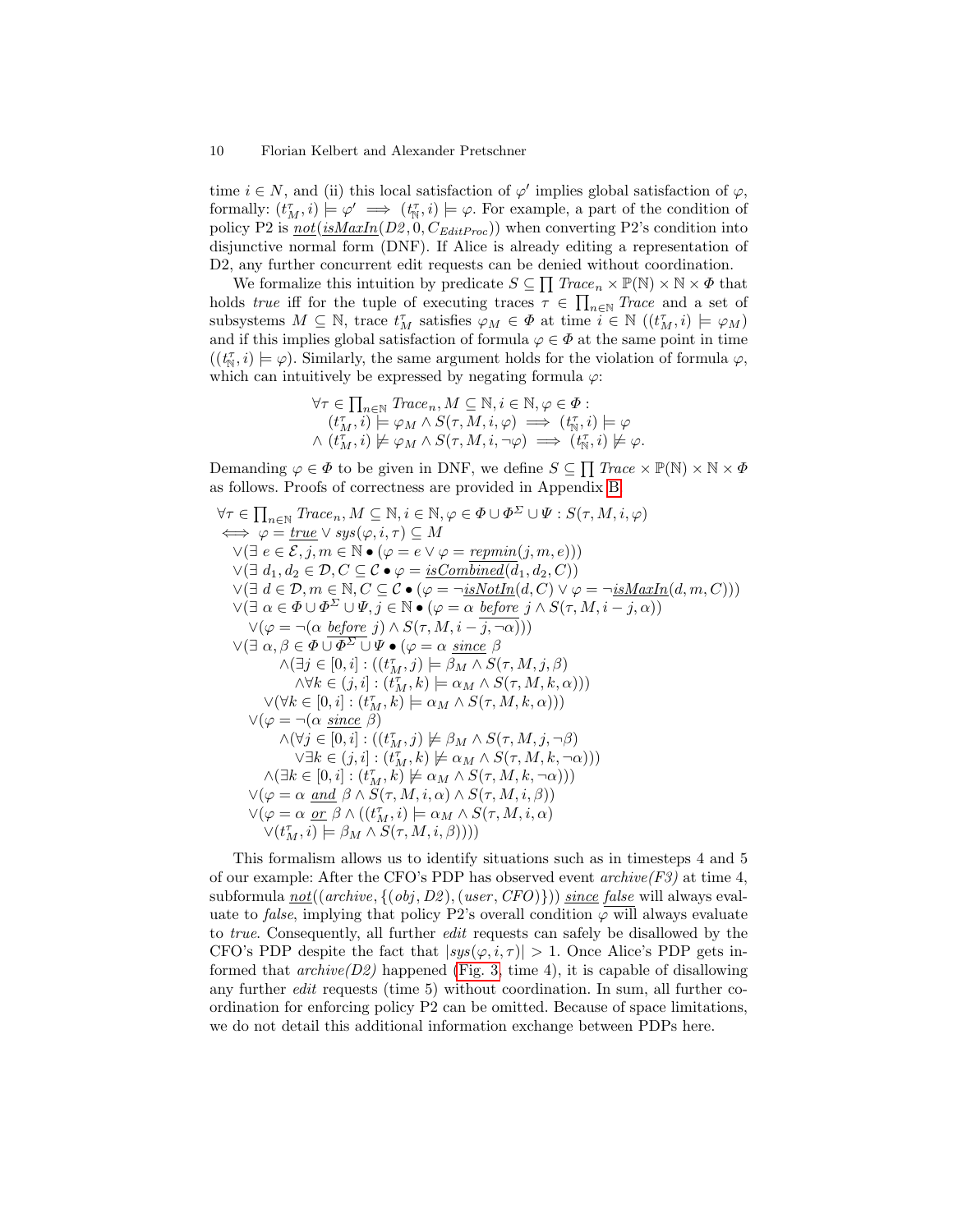### 5 Related Work

Chadwick et al. [\[9\]](#page-12-8) investigate the coordination of distributed stateless PDPs in the access control context. To synchronize resource access across time and space, PDPs synchronize via central 'coordination objects' holding the coordination attributes. Our work is different in that the distributed components are stateful: even policies of a global scale might be evaluated locally (§[4.2\)](#page-8-0). Further, our focus is on usage control rather than on access control and our contributions might be implemented in a purely decentralized fashion. Also, our approach enforces policies on all copies of the protected data rather than on only one instance.

Service Automata [\[11\]](#page-12-10) realize distributed decisions by delegation: If a local monitor's ('service automaton' in [\[11\]](#page-12-10)) knowledge is insufficient for taking a decision, the decision process is delegated to another local monitor. However, this delegatee is fixed for any pair of conflicting events, thus effectively being a central enforcement point for all corresponding policies. Our approach, in contrast, can be implemented in a pure decentral fashion. As [\[11\]](#page-12-10) exclusively discusses 'critical events', it remains unclear to which extent Service Automata are able to enforce policies on all copies and derivations of data across systems.

Basin et al. [\[19\]](#page-12-17) monitor compliance with data usage policies in distributed systems in a detective manner: Locally collected logs are merged and a-posteriori evaluated against data usage policies. While [\[19\]](#page-12-17) also considers propagation of data through the system, our solution targets preventive enforcement.

Lazouski et al. [\[8\]](#page-12-7) allow for continuous usage control enforcement of data whose copies are distributed. Among policies, also PDP/PIP allocation policies are embedded into the protected data, and they are used by PEPs to locate the PDPs/PIPs responsible for taking decisions. Different to our approach, the responsible PDP is fixed throughout the data's lifetime and for all its copies

Kelbert et al. [\[10\]](#page-12-9) enable tracking of usage controlled data across systems, as well as enforcement of *local* usage control policies. While distributed PDPs and PIPs exchange information upon cross-system data flows, policies that are of a global scale can not be enforced due to missing coordination between PDPs.

Complementary to our work, Janicke et al. [\[20\]](#page-12-18) perform static analysis of usage control policies with the goal to identify (in)dependencies between PDPs ('Controllers' in [\[20\]](#page-12-18)). Their analysis results reveal which concurrent decision processes do (not) require synchronization via a central PIP.

Bauer et al. [\[21\]](#page-13-1) monitor LTL formulas in distributed systems. By leveraging formula rewriting techniques and exchanging rewritten formulas, local monitors can detect satisfaction or violation. Instead of rewriting formulas, our approach exchanges additional information between local monitors. Further, we leverage peculiarities of data usage control policies to minimize communication overhead.

# 6 Conclusion, Discussion, and Future Work

We have shown how to reduce overall communication overhead when enforcing global data usage control policies such as "only one employee may be editing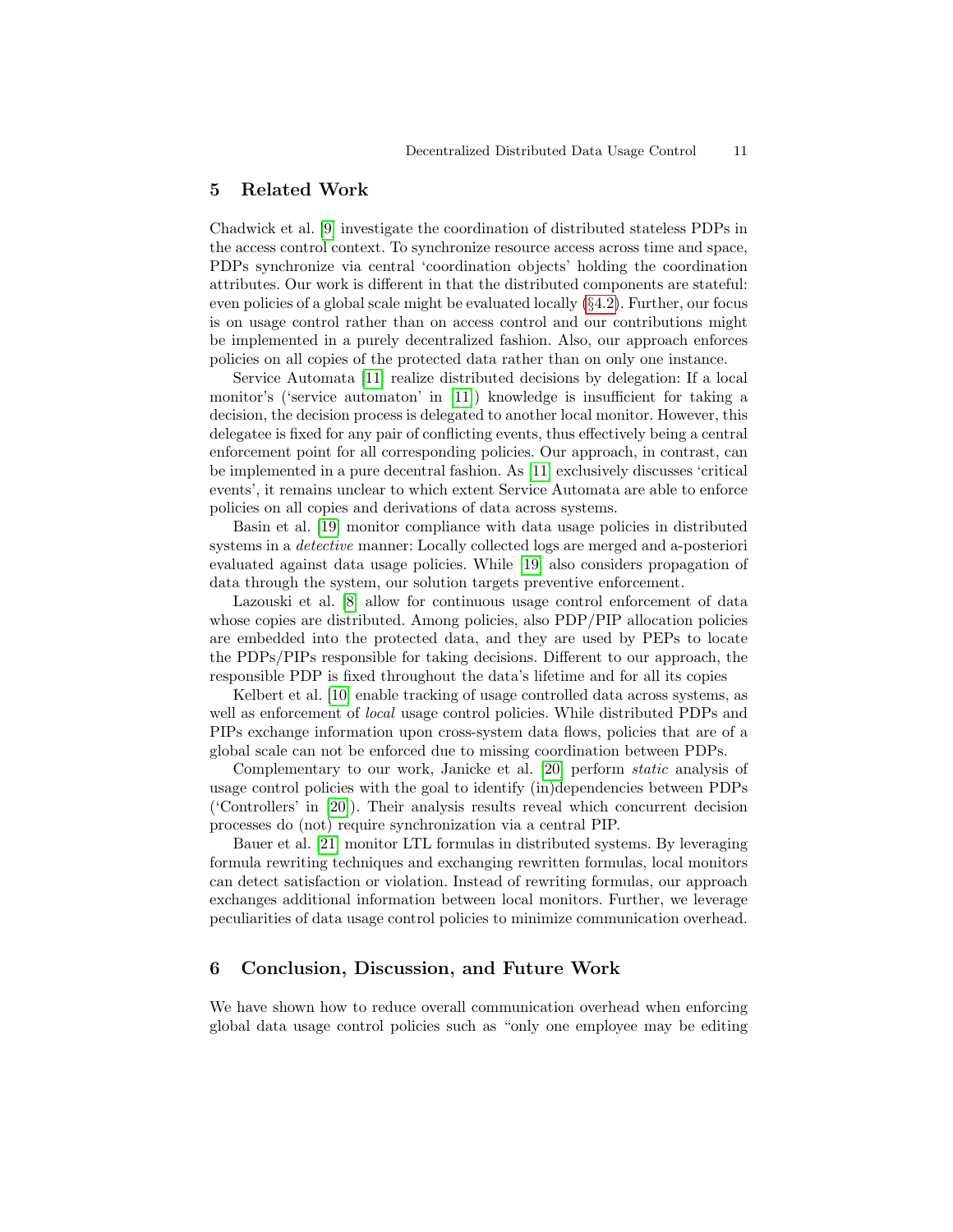document D1 at each point in time". While a naive centralized enforcement infrastructure would impose heavy communication overhead, we provide a distributed data usage control model that supports decentral monitoring of multiple concurrently running systems. Once copies of the protected data, as well as their corresponding usage policies, have been distributed, enforcement of policies that refer to data and data usage events within multiple systems, necessitates the coordination of the decentrally deployed enforcement mechanisms (i.e. PDPs and PIPs). While naively each PDP/PIP could disclose all of its knowledge to all other PDPs/PIPs, our contributions aim at reducing this communication overhead. Hence, we provide formal methods to approximate all systems potentially relevant for evaluating a given policy at each point in time. Subsequently, we can limit coordination to this set of identified systems for enforcement of the given policy. Moreover, we provide insights in which situations coordination between distributed PDPs/PIPs can safely be omitted although the policy to be enforced is of a global scale. Further, we show the correctness of our formal approaches.

We occasionally omitted details for simplicity's sake. The literature [\[3,](#page-12-2)[10,](#page-12-9)[12,](#page-12-11) [22,](#page-13-2)[23\]](#page-13-3) discusses more complex data flow states, a slightly more expressive policy language, and the differentiation between intended and actual system events: While intended events can be intercepted, and consequently denied, before their execution, actual events can only be observed thereafter. As our intention was to prevent policy violations, we implicitly assumed events to be intended rather than actual. However, the considerations in  $\S 3$  $\S 3$  and  $\S 4$  $\S 4$  apply to actual events as well. We also tacitly assumed policies to be shipped along with the protected data in case of cross-system data flows. Corresponding mechanisms have been described in the literature [\[5,](#page-12-4) [8,](#page-12-7) [10,](#page-12-9) [24\]](#page-13-4).

While we have exemplified our general contributions along a running example, the performance of our approach depends on the event traces being observed (predicate  $S$ ). While in our example no more coordination is needed starting from timestep 5, other formulas might necessitate coordination between subsystems at each point in time. Because of this and because there are usually several ways to technically implement high-level usage policies, we see our contributions as a basis for future work that investigates how policies ought to be specified or transformed to allow for their most efficient enforcement. Along the same lines, our contributions can serve as a basis for building efficient usage control enforcement infrastructures: Given a set of concrete uses cases, i.e. event traces and policies, our contributions can help to answer questions such as where to place PDPs/PIPs in order to minimize communication and performance overhead.

We have not investigated whether the described coordination mechanisms should be implemented in a centralized or decentralized fashion. Since both is possible, we plan to implement both approaches and to compare them for several use cases. Depending on the use case, we expect diverse evaluation results, thus providing further insights into how an efficient enforcement infrastructure can be built. While we have an intuitive understanding which information must be exchanged between PDPs/PIPs (e.g. parts of the data flow state or events happening), the planned implementation will shed further light on this question.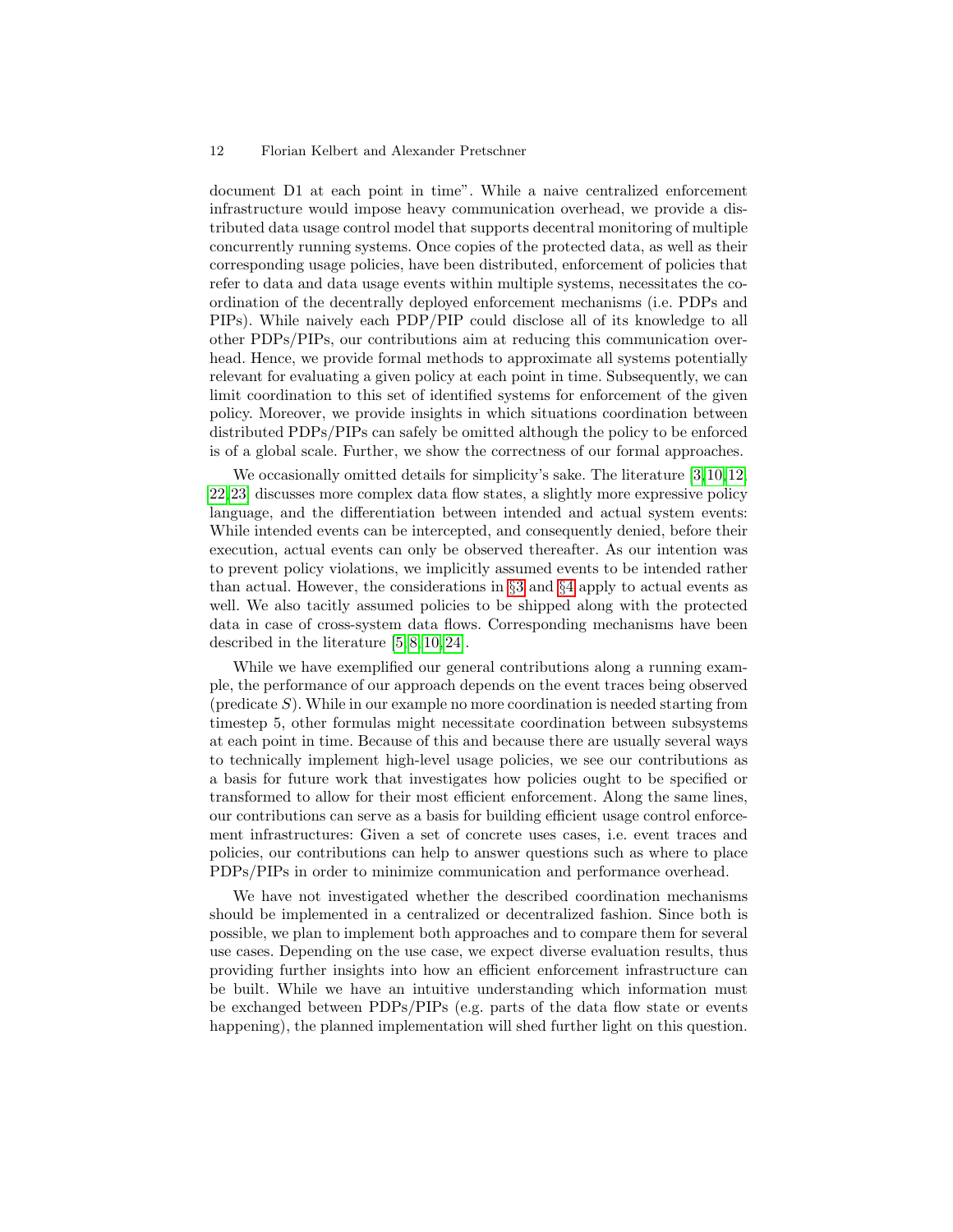### References

- <span id="page-12-0"></span>1. J. Park and R. Sandhu. The UCONABC Usage Control Model. ACM Transactions on Information and System Security, 7(1):128–174, February 2004.
- <span id="page-12-1"></span>2. A. Pretschner, M. Hilty, and D. Basin. Distributed Usage Control. Communications of the ACM, 49(9):39–44, September 2006.
- <span id="page-12-2"></span>3. A. Pretschner, E. Lovat, and M. Büchler. Representation-Independent Data Usage Control. In Data Privacy Management, LNCS 7122, pages 122–140. Springer, 2012.
- <span id="page-12-3"></span>4. M. Harvan and A. Pretschner. State-Based Usage Control Enforcement with Data Flow Tracking using System Call Interposition. In 3rd International Conference on Network and System Security, pages 373–380, 2009.
- <span id="page-12-4"></span>5. M. Lörscher. Data Usage Control for the Thunderbird Mail Client. Master's thesis, University of Kaiserslautern, Germany, 2012.
- <span id="page-12-5"></span>6. T. Moses (ed.). eXtensible Access Control Markup Language (XACML) Version 2.0. OASIS Standard, pages 1–141, 2005.
- <span id="page-12-6"></span>7. T. Wüchner and A. Pretschner. Data Loss Prevention Based on Data-Driven Usage Control. In IEEE 23rd Intl. Symp. Software Reliability Eng., pages 151–160, 2012.
- <span id="page-12-7"></span>8. A. Lazouski, G. Mancini, F. Martinelli, and P. Mori. Architecture, Workflows, and Prototype for Stateful Data Usage Control in Cloud. In IEEE Security and Privacy Workshops, 2014.
- <span id="page-12-8"></span>9. D. Chadwick, L. Su, O. Otenko, and R. Laborde. Coordination between Distributed PDPs. In 7th IEEE Intl. Works. on Policies for Distr. Systems and Networks, 2006.
- <span id="page-12-9"></span>10. F. Kelbert and A. Pretschner. Data Usage Control Enforcement in Distributed Systems. In Proc. 3rd ACM Conference on Data and Application Security and Privacy, pages 71–82, 2013.
- <span id="page-12-10"></span>11. R. Gay, H. Mantel, and B. Sprick. Service Automata. In Formal Aspects of Security and Trust, LNCS 7140, pages 148–163. Springer, 2012.
- <span id="page-12-11"></span>12. M. Hilty, A. Pretschner, D. Basin, C. Schaefer, and T. Walter. A Policy Language for Distributed Usage Control. In Computer Security – ESORICS 2007, LNCS 4734, pages 531–546. Springer, 2007.
- <span id="page-12-12"></span>13. A. Pretschner, M. Büchler, M. Harvan, C. Schaefer, and T. Walter. Usage Control Enforcement with Data Flow Tracking for X11. In Proc. 5th International Workshop on Security and Trust Management, pages 124–137, 2009.
- <span id="page-12-13"></span>14. A. Pretschner, M. Hilty, D. Basin, C. Schaefer, and T. Walter. Mechanisms for Usage Control. In Proc. 2008 ACM Symposium on Information, Computer and Communications Security, pages 240–244, 2008.
- 15. P. Kumari and A. Pretschner. Deriving Implementation-level Policies for Usage Control Enforcement. In Proc. 2nd ACM Conference on Data and Application Security and Privacy, pages 83–94, 2012.
- <span id="page-12-14"></span>16. P. Kumari and A. Pretschner. Model-Based Usage Control Policy Derivation. In Eng. Secure Software and Systems, LNCS 7781, pages 58–74. Springer, 2013.
- <span id="page-12-15"></span>17. A. Fromm, F. Kelbert, and A. Pretschner. Data Protection in a Cloud-Enabled Smart Grid. In Smart Grid Security, LNCS 7823, pages 96–107. Springer, 2013.
- <span id="page-12-16"></span>18. C. Kloukinas, G. Spanoudakis, and K. Mahbub. Estimating Event Lifetimes for Distributed Runtime Verification. In Proc. 20th Intl. Conf. on Software Eng., 2008.
- <span id="page-12-17"></span>19. D. Basin, M. Harvan, F. Klaedtke, and E. Zalinescu. Monitoring Data Usage in Distributed Systems. IEEE Trans. on Software Eng., 39(10):1403–1426, 2013.
- <span id="page-12-18"></span>20. H. Janicke, A. Cau, F. Siewe, and H. Zedan. Concurrent Enforcement of Usage Control Policies. In IEEE Workshop on Policies for Distributed Systems and Networks, pages 111–118, 2008.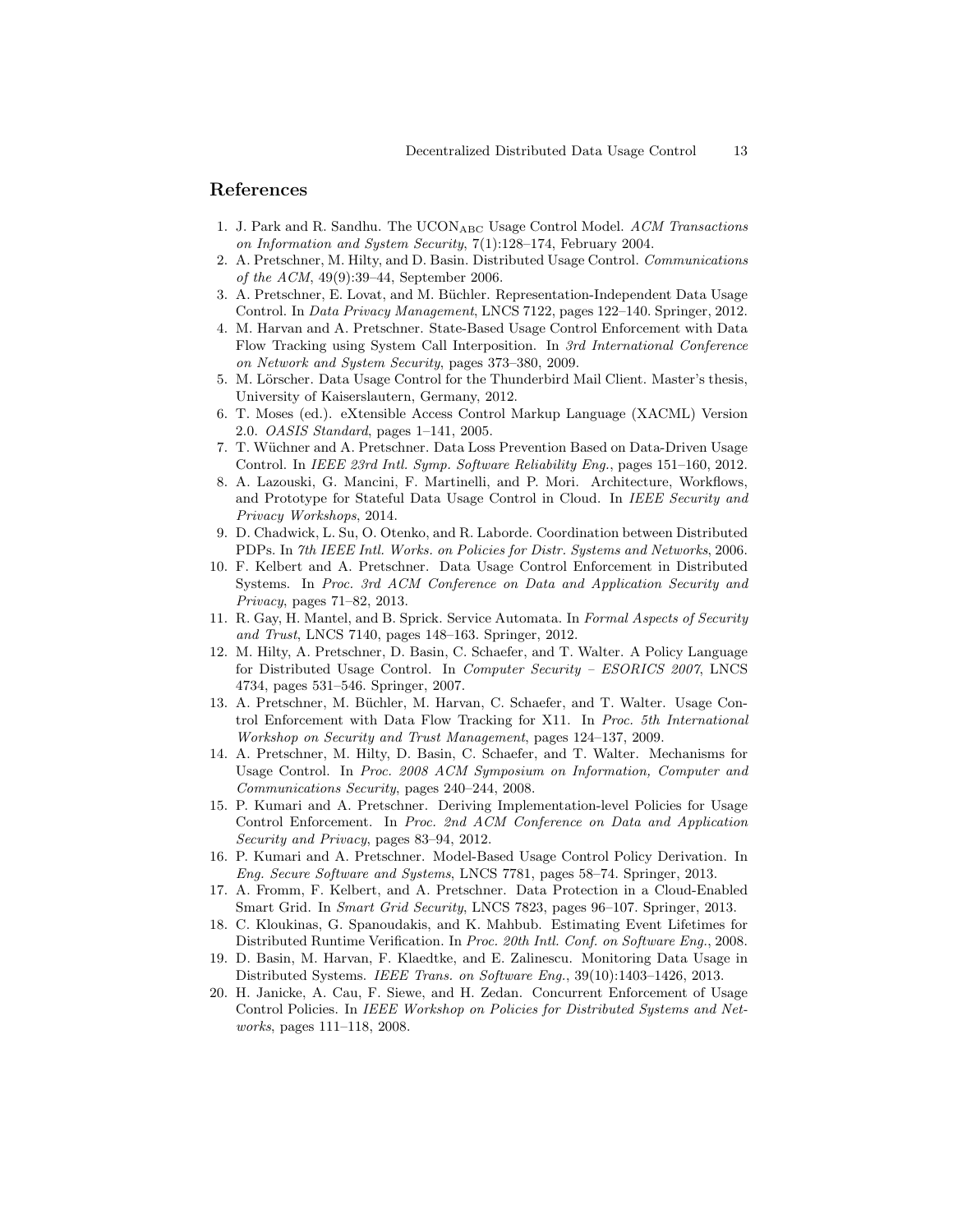- 14 Florian Kelbert and Alexander Pretschner
- <span id="page-13-1"></span>21. A. Bauer and Y. Falcone. Decentralised LTL Monitoring. In FM 2012: Formal Methods, LNCS 7436, pages 85–100. Springer, 2012.
- <span id="page-13-2"></span>22. E. Lovat, J. Oudinet, and A. Pretschner. On Quantitative Dynamic Data Flow Tracking. In Proc. 4th ACM Conference on Data and Application Security and Privacy, pages 211–222, 2014.
- <span id="page-13-3"></span>23. E. Lovat and F. Kelbert. Structure Matters – A new Approach for Data Flow Tracking. In IEEE Security and Privacy Workshops, May 2014.
- <span id="page-13-4"></span>24. F. Kelbert and A. Pretschner. Towards a Policy Enforcement Infrastructure for Distributed Usage Control. In Proc. 17th ACM Symposium on Access Control Models and Technologies, pages 119–122, 2012.

# <span id="page-13-0"></span>A Proofs: Correctness of function sys

Assuming the formulas to be given in disjunctive normal form (DNF), we show that function sys as defined in  $\S 4.1$  $\S 4.1$  is correct in the following sense: For any tuple of concurrently executing traces  $\tau \in \prod_{n\in\mathbb{N}} Trace_n$ , point in time  $i \in \mathbb{N}$ , formula  $\varphi \in \Phi$ , set of subsystems  $M = sys(\varphi, i, \tau)$  and  $N \subseteq \mathbb{N} \backslash M$  it holds that

$$
(t_M^{\tau},i) \models \varphi \iff (t_{M\cup N}^{\tau},i) \models \varphi.
$$

In other words, the set of subsystems  $sys(\varphi, i, \tau)$  is sufficient to evaluate  $\varphi$  at time *i* given  $\tau$ . Adding any other set of subsystems to the evaluation process does not change the evaluation's result. For each of the following proofs, part a) shows  $(t_M^{\tau}, i) \models \varphi \implies (t_{M\cup N}^{\tau}, i) \models \varphi$ , while part b) shows  $(t_M^{\tau}, i) \models \varphi \iff (t_{M\cup N}^{\tau}, i) \models \varphi$ .

Because subsystems' states do not overlap  $(\Sigma_s : C_s \to \mathbb{P}(\mathcal{D})$  and  $\mathcal{C}_s \cap \mathcal{C}_{s'} = \emptyset$ for  $s \neq s'$ , for any tuple of concurrently executing traces  $\tau \in \prod_{n\in\mathbb{N}} Trace_n$ , any point in time  $i \in \mathbb{N}$ , and any set of subsystems  $M \subseteq \mathbb{N}$  we can define their common state as  $\sigma_{t_M^{\tau}}^i = \{x \in (\mathcal{C} \to \mathbb{P}(\mathcal{D})) \mid \exists m \in M : x \in \sigma_{t_m^{\tau}}^i\}.$  It follows that  $\forall M, N \subseteq \mathbb{N}, M \subseteq N : \sigma_{t_M^{\tau}}^i \subseteq \sigma_{t_N^{\tau}}^i$ . We will make use of this relation between states of sets of subsystems throughout the following proofs.

*Proof.* For  $\varphi = e$ .

a) 
$$
\forall \tau \in \prod_{n \in \mathbb{N}} Trace_n, i \in \mathbb{N}, e \in \mathcal{E}, \varphi = e, M = sys(\varphi, i, \tau), N \subseteq \mathbb{N} \setminus M
$$
:  
\n $(t_M^{\tau}, i) \models \varphi$   
\n $\Leftrightarrow \exists e' \in t_M^{\tau}(i) : (e', \sigma_{t_M}^i) \text{refines}_{\Sigma} e$   
\n $\Leftrightarrow \exists e' \in t_{M \cup N}^{\tau}(i) : (e', \sigma_{t_{M \cup N}}^i) \text{refines}_{\Sigma} e$   
\n $\Leftrightarrow (t_{M \cup N}^{\tau}, i) \models \varphi \Box$   
\nb) Assume:  $\exists \tau \in \prod_{n \in \mathbb{N}} Trace_n, i \in \mathbb{N}, e \in \mathcal{E}, \varphi = e, M = sys(\varphi, i, \tau)$   
\n $N \subseteq \mathbb{N} \setminus M : (t_{M \cup N}^{\tau}, i) \models \varphi \land (t_M^{\tau}, i) \not\models \varphi$   
\n $\Leftrightarrow \exists e' \in t_{M \cup N}^{\tau}(i) : (e', \sigma_{t_{M \cup N}}^i) \text{refines}_{\Sigma} e$   
\n $\Rightarrow \exists e' \in t_N^{\tau}(i) : (e', \sigma_{t_N}^i) \text{refines}_{\Sigma} e$   
\n $\Rightarrow \exists e' \in t_N^{\tau}(i) : (e', \sigma_{t_N}^i) \text{refines}_{\Sigma} e$   
\n $\Rightarrow N \cap mayHappen(e, i, \tau) \neq \emptyset$   
\nSince  $M = sys(e, i, \tau) = mayHappen(e, i, \tau)$  and  $N \subseteq \mathbb{N} \setminus M$   
\n $\Rightarrow N \cap M \neq \emptyset \land N \cap M = \emptyset$ . Contradiction.  $\Box$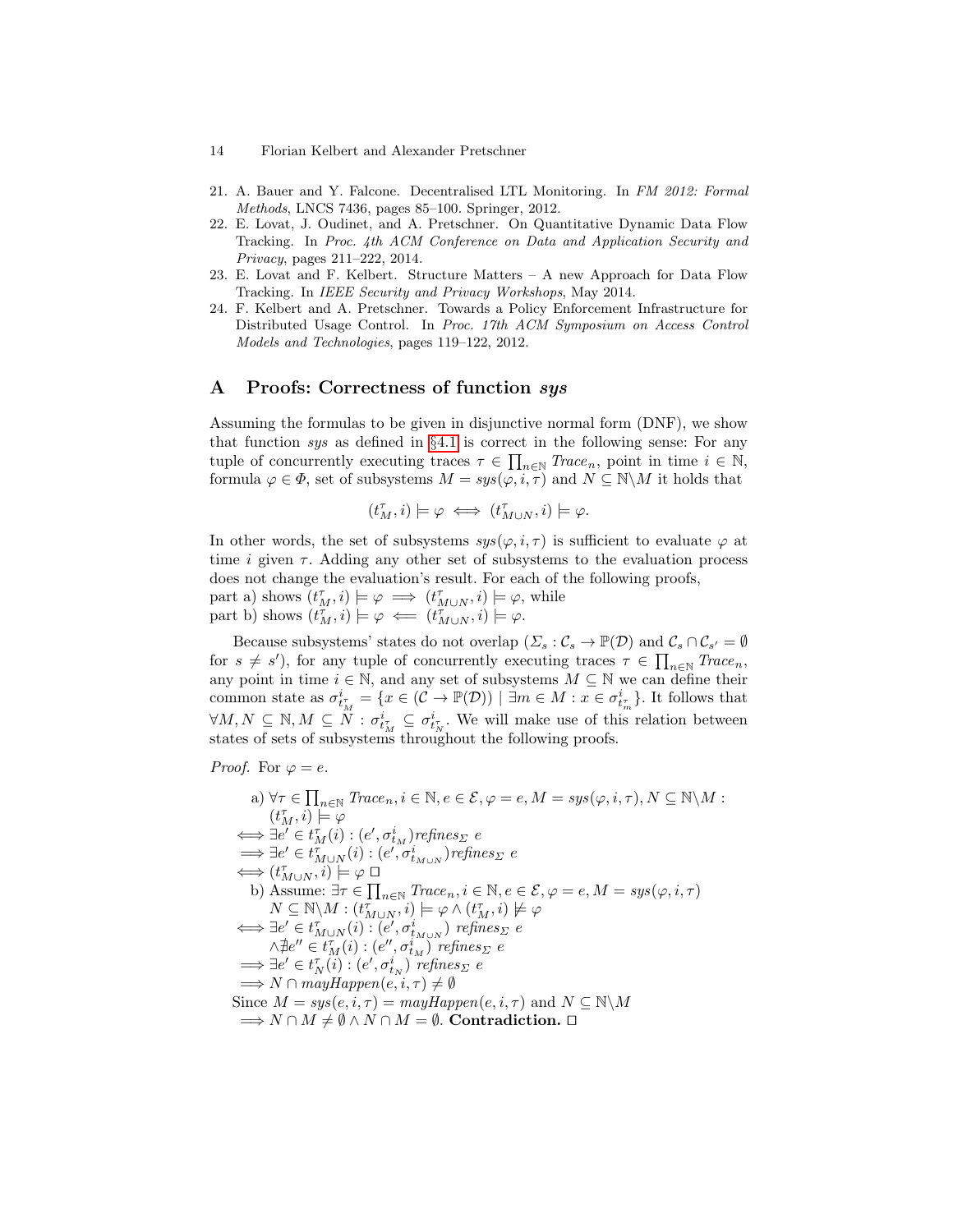*Proof.* For  $\varphi = \text{isCombined}(d_1, d_2, C)$ .

a) 
$$
\forall \tau \in \prod_{n \in \mathbb{N}} Trace_n, i \in \mathbb{N}, d_1, d_2 \in \mathcal{D}, C \subseteq \mathcal{C}, \varphi = \underline{isCombined}(d_1, d_2, C),
$$
  
\n $M = sys(\varphi, i, \tau), N \subseteq \mathbb{N} \backslash M :$   
\n $(t_M^{\tau}, i) \models \varphi \iff \exists c \in C : \{d_1, d_2\} \subseteq \sigma_{t_M}^{i}(c)$   
\n $\implies \exists c \in C : \{d_1, d_2\} \subseteq \sigma_{t_{M \cup N}}^{i}(c) \iff (t_{M \cup N}^{\tau}, i) \models \varphi \Box$   
\nb) Assume  $\exists \tau \in \prod_{n \in \mathbb{N}} Trace_n, i \in \mathbb{N}, d_1, d_2 \in \mathcal{D}, C \subseteq \mathcal{C},$   
\n $\varphi = \underline{isCombined}(d_1, d_2, C), M = sys(\varphi, i, \tau), N \subseteq \mathbb{N} \backslash M :$   
\n $(t_{M \cup N}^{\tau}, i) \models \varphi \land (t_M^{\tau}, i) \not\models \varphi$   
\n $\iff \exists c \in C : \{d_1, d_2\} \subseteq \sigma_{t_{M \cup N}}^{i}(c) \land \exists c' \in C : \{d_1, d_2\} \subseteq \sigma_{t_M}^{i}(c')$   
\n $\implies \exists c \in C : \{d_1, d_2\} \subseteq \sigma_{t_N}^{i}(c) \implies \exists c \in C_N : \{d_1, d_2\} \subseteq \sigma_{t_N}^{i}(c)$   
\nSince  $N \subseteq \mathbb{N} \backslash M$  and  $M = sys(\underline{isCombined}(d_1, d_2, C), i, \tau)$   
\n $= awareD(\{d_1\}, i, \tau) \cap awareD(\{d_2\}, i, \tau) \cap awareC(C)$   
\n $\implies M \cap N = \emptyset \land M \cap N \neq \emptyset$ . **Contraction.**  $\Box$ 

We omit proofs for further operators due to space limitations.

### <span id="page-14-0"></span>B Proofs: Correctness of predicate S

We show that predicate  $S$  as defined in  $\S 4.2$  $\S 4.2$  is correct in the following sense: For any tuple of concurrently executing traces  $\tau \in \prod_{n \in \mathbb{N}} Trace_n$ , set of subsystems  $M \subseteq \mathbb{N}$ , point in time  $i \in \mathbb{N}$ , formula  $\varphi \in \Phi$ , it holds that

$$
(t_M^{\tau},i) \models \varphi_M \wedge S(\tau,M,i,\varphi) \implies (t_{\mathbb{N}}^{\tau},i) \models \varphi.
$$

*Proof.* For  $sys(\varphi, i, \tau) \subseteq M$ .

Follows immediately with the claims and proofs presented in §[4.1](#page-7-1) and §[A.](#page-13-0)

*Proof.* For  $\varphi = e$ 

$$
\forall \tau \in \prod_{n \in \mathbb{N}} Trace_n, e \in \mathcal{E}, M \subseteq \mathbb{N}, i \in \mathbb{N}, \varphi = e:
$$
  
\n
$$
(t_M^{\tau}, i) \models \varphi_M \iff \exists e' \in t_M^{\tau}(i) : (e', \sigma_{t_M^{\tau}}^i) \text{ refines}_{\Sigma} e
$$
  
\n
$$
\implies \exists e' \in t_N^{\pi}(i) : (e', \sigma_{t_N^{\tau}}^i) \text{ refines}_{\Sigma} e \iff (t_N^{\pi}, i) \models \varphi \Box
$$

*Proof.* For  $\varphi = \text{isCombined}(d_1, d_2, C)$ 

 $\forall \tau \in \prod_{n \in \mathbb{N}} Trace_n, d_1, d_2 \in \mathcal{D}, C \subseteq \mathcal{C}, M \subseteq \mathbb{N}, i \in \mathbb{N}, \varphi = \underline{isCombined}(d_1, d_2, C)$ :  $(t_M^{\tau}, i) \models \varphi_M \iff (t_M^{\tau}, i) \models \underline{isCombined}(d_1, d_2, C \cap C_M)$  $\iff \exists c \in C \cap C_M : \{d_1, d_2\} \subseteq \sigma^i_{t_M^{\tau}}(c) \implies \exists c \in C : \{d_1, d_2\} \subseteq \sigma^i_{t_N}(c)$  $\iff$   $(t_{\mathbb{N}}^{\tau},i) \models \underline{isCombined}(d_1, d_2, C) \iff (t_{\mathbb{N}}^{\tau},i) \models \varphi \Box$ 

*Proof.* For  $\varphi = \neg \underline{isNotIn}(d, C)$ 

$$
\forall \tau \in \prod_{n \in \mathbb{N}} Trace_n, d \in \mathcal{D}, C \subseteq \mathcal{C}, M \subseteq \mathbb{N}, i \in \mathbb{N}, \varphi = \neg \underline{isNotIn}(d, C) : (t_M^{\tau}, i) \models \varphi_M \iff (t_M^{\tau}, i) \models \neg \underline{isNotIn}(d, C \cap C_M) \iff \neg (\forall c \in C \cap C_M : d \notin \sigma_{t_M^{\tau}}^i(c)) \iff \exists c \in C \cap C_M : d \in \sigma_{t_M^{\tau}}^i(c) \iff \exists c \in C : d \in \sigma_{t_M^{\tau}}^i(c) \iff \neg (\forall c \in C : d \notin \sigma_{t_M^{\tau}}^i(c)) \iff (t_M^{\pi}, i) \models \neg \underline{isNotIn}(d, C) \iff (t_M^{\pi}, i) \models \varphi \Box
$$